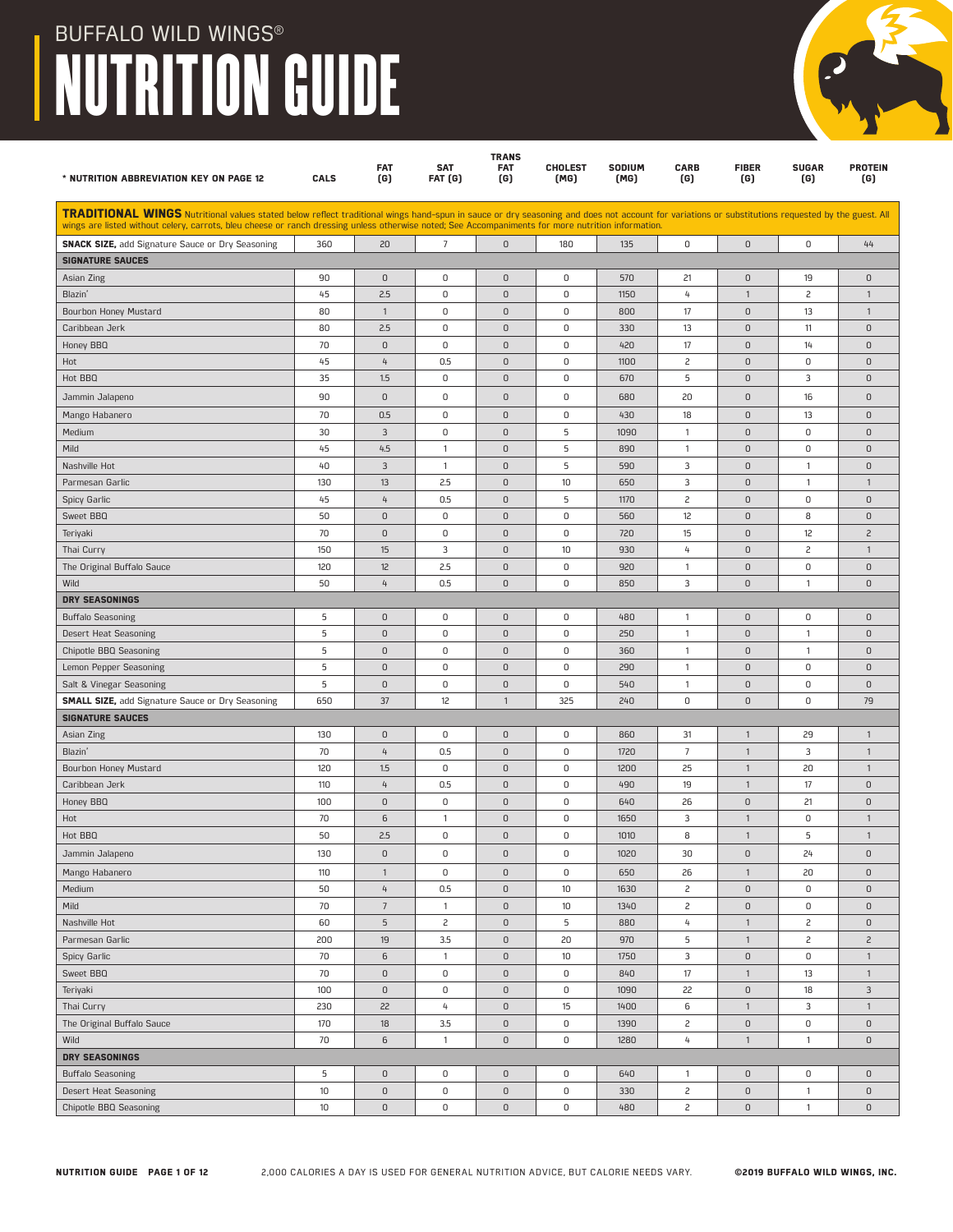| * NUTRITION ABBREVIATION KEY ON PAGE 12           | CALS       | <b>FAT</b><br>(G) | <b>SAT</b><br>FAT (G) | <b>TRANS</b><br><b>FAT</b><br>(G) | <b>CHOLEST</b><br>(MG) | SODIUM<br>(MG) | <b>CARB</b><br>(G) | <b>FIBER</b><br>(G) | <b>SUGAR</b><br>(G) | <b>PROTEIN</b><br>(G) |
|---------------------------------------------------|------------|-------------------|-----------------------|-----------------------------------|------------------------|----------------|--------------------|---------------------|---------------------|-----------------------|
|                                                   |            |                   |                       |                                   |                        |                |                    |                     |                     |                       |
| Lemon Pepper Seasoning                            | 5          | $\mathsf 0$       | 0                     | $\mathsf D$                       | 0                      | 390            | $\mathbf{1}$       | $\mathsf 0$         | 0                   | 0                     |
| Salt & Vinegar Seasoning                          | 5          | $\mathsf 0$       | 0                     | $\mathsf D$                       | $\mathsf 0$            | 710            | $\mathbf{1}$       | $\mathsf 0$         | $\mathbf{1}$        | $\mathbf{0}$          |
| MEDIUM SIZE, add Signature Sauce or Dry Seasoning | 1010       | 57                | 19                    | 1.5                               | 505                    | 370            | 0                  | $\mathsf 0$         | $\mathsf 0$         | 124                   |
| <b>SIGNATURE SAUCES</b>                           |            |                   |                       |                                   |                        |                |                    |                     |                     |                       |
| Asian Zing                                        | 170        | 0                 | 0                     | $\mathsf D$                       | 0                      | 1150           | 41                 | $\mathbf{1}$        | 38                  | $\mathbf{1}$          |
| Blazin'                                           | 90         | 5                 | $\mathbf{1}$          | $\mathsf D$                       | $\mathsf 0$            | 2300           | 9                  | $\mathbf{1}$        | 4                   | $\mathbf{1}$          |
| Bourbon Honey Mustard                             | 160        | $\overline{c}$    | 0                     | $\mathsf D$                       | $\mathsf 0$            | 1600           | 33                 | $\mathbf{1}$        | 26                  | $\overline{c}$        |
| Caribbean Jerk                                    | 150        | 5                 | $\mathbf{1}$          | $\mathsf D$                       | $\mathsf 0$            | 660            | 26                 | $\mathbf{1}$        | 23                  | $\mathbf{1}$          |
| Honey BBQ                                         | 140        | $\mathsf 0$       | 0                     | $\mathsf D$                       | $\mathsf 0$            | 850            | 34                 | $\mathsf 0$         | 28                  | $\mathsf D$           |
| Hot                                               | 90         | 8                 | 1.5                   | $\mathsf D$                       | $\mathsf 0$            | 2200           | 4                  | $\mathbf{1}$        | 0                   | $\mathbf{1}$          |
| Hot BBQ                                           | 70         | 3.5               | 0.5                   | $\mathsf D$                       | $\mathsf 0$            | 1340           | 10                 | $\mathbf{1}$        | $\overline{7}$      | $\mathbf{1}$          |
| Jammin Jalapeno                                   | 180        | $\mathsf 0$       | 0                     | $\mathsf D$                       | $\mathsf 0$            | 1360           | 40                 | $\mathsf 0$         | 32                  | $\mathsf D$           |
| Mango Habanero                                    | 150        | $\mathbf{1}$      | 0                     | $\mathsf D$                       | $\mathsf 0$            | 870            | 35                 | $\mathbf{1}$        | 26                  | $\mathsf D$           |
| Medium                                            | 60         | 6                 | $\mathbf{1}$          | $\mathsf D$                       | 10                     | 2170           | 3                  | $\mathsf 0$         | 0                   | $\mathbf{1}$          |
| Mild                                              | 90         | 9                 | 1.5                   | $\mathsf D$                       | 10                     | 1790           | 3                  | $\mathsf 0$         | 0                   | $\mathbf{1}$          |
| Nashville Hot                                     | 80         | 6                 | 2.5                   | $\mathsf D$                       | 5                      | 1180           | 5                  | $\mathbf{1}$        | $\overline{c}$      | $\mathbf{1}$          |
| Parmesan Garlic                                   | 270        | 26                | 5                     | $\mathsf D$                       | 25                     | 1290           | 6                  | $\mathbf{1}$        | $\overline{c}$      | $\overline{c}$        |
| Spicy Garlic                                      | 90         | 8                 | 1.5                   | $\mathsf D$                       | 15                     | 2340           | $\overline{4}$     | $\mathsf 0$         | 0                   | $\mathbf{1}$          |
| Sweet BBQ                                         | 100        | $\mathsf 0$       | 0                     | $\mathsf D$                       | $\mathsf 0$            | 1120           | 23                 | $\mathbf{1}$        | 17                  | $\mathbf{1}$          |
| Teriyaki                                          | 130        | $\mathsf 0$       | $\mathsf 0$           | $\mathsf D$                       | 0                      | 1450           | 30                 | $\mathbf{1}$        | 24                  | 4                     |
| Thai Curry                                        | 300        | 30                | 6                     | $\mathsf D$                       | 20                     | 1860           | 8                  | $\mathbf{1}$        | 5                   | $\mathbf{1}$          |
| The Original Buffalo Sauce                        | 230        | 24                | 4.5                   | $\mathsf D$                       | $\mathsf 0$            | 1850           | 3                  | $\mathsf 0$         | 0                   | $\overline{1}$        |
| Wild                                              | 100        | 8                 | 1.5                   | $\mathsf D$                       | $\mathsf 0$            | 1710           | 5                  | $\mathbf{1}$        | $\overline{c}$      | $\mathbf{1}$          |
| <b>DRY SEASONINGS</b>                             |            |                   |                       |                                   |                        |                |                    |                     |                     |                       |
| <b>Buffalo Seasoning</b>                          | 10         | $\mathsf 0$       | 0                     | $\mathsf 0$                       | 0                      | 790            | 2                  | $\mathsf 0$         | 0                   | $\mathsf D$           |
| Chipotle BBQ Seasoning                            | 10         | $\mathsf 0$       | 0                     | $\mathsf D$                       | $\mathsf 0$            | 600            | $\overline{c}$     | $\mathsf 0$         | $\mathbf{1}$        | $\mathsf D$           |
| Desert Heat Seasoning                             | 10         | $\mathsf 0$       | $\mathsf 0$           | $\mathsf D$                       | $\mathsf 0$            | 420            | 2                  | $\mathbf{1}$        | $\mathbf{1}$        | $\mathsf D$           |
| Lemon Pepper Seasoning                            | 5          | $\mathsf D$       | 0                     | $\mathsf D$                       | $\mathsf 0$            | 480            | $\overline{1}$     | $\mathsf 0$         | 0                   | 0                     |
| Salt & Vinegar Seasoning                          | $\sqrt{5}$ | $\mathsf 0$       | $\mathsf 0$           | $\mathsf D$                       | $\mathsf 0$            | 890            | $\mathbf{1}$       | $\mathsf 0$         | $\mathbf{1}$        | $\mathsf D$           |
| LARGE SIZE, add Signature Sauce or Dry Seasoning  | 1300       | 73                | 24                    | 1.5                               | 650                    | 480            | 0                  | $\mathsf 0$         | 0                   | 159                   |
| <b>SIGNATURE SAUCES</b>                           |            |                   |                       |                                   |                        |                |                    |                     |                     |                       |
| Asian Zing                                        | 220        | 0.5               | $\mathsf 0$           | $\mathsf D$                       | $\mathsf 0$            | 1430           | 52                 | $\mathbf{1}$        | 48                  | $\overline{1}$        |
| Blazin'                                           | 110        | $7\overline{ }$   | $\mathbf{1}$          | $\mathsf 0$                       | $\mathsf 0$            | 2870           | 11                 | $\overline{c}$      | 5                   | $\mathbf{1}$          |
| Bourbon Honey Mustard                             | 200        | 2.5               | 0                     | $\mathsf D$                       | 0                      | 1990           | 41                 | $\mathbf{1}$        | 33                  | $\overline{c}$        |
| Caribbean Jerk                                    | 190        | 6                 | $\mathbf{1}$          | $\mathsf D$                       | 0                      | 820            | 32                 | $\mathbf{1}$        | 29                  | $\overline{1}$        |
| Honey BBQ                                         | 170        | 0                 | 0                     | $\mathsf 0$                       | 0                      | 1060           | 43                 | $\mathbf{1}$        | 35                  | $\mathbf{1}$          |
| Hot                                               | 110        | 10                | 1.5                   | $\mathsf D$                       | 0                      | 2750           | 5                  | $\mathbf{1}$        | 0                   | $\overline{1}$        |
| Hot BBQ                                           | 90         | 4                 | 0.5                   | $\mathsf 0$                       | 0                      | 1680           | 13                 | $\mathbf{1}$        | 9                   | $\mathbf{1}$          |
| Jammin Jalapeno                                   | 220        | $\mathsf 0$       | U                     | $\cup$                            | 0                      | 1700           | 50                 | 0                   | 40                  | 0                     |
| Mango Habanero                                    | 190        | 1.5               | 0                     | $\mathsf 0$                       | 0                      | 1090           | 44                 | $\mathbf{1}$        | 33                  | $\mathbf{1}$          |
| Medium                                            | 80         | $\boldsymbol{7}$  | $\mathbf{1}$          | $\mathsf 0$                       | 15                     | 2720           | 3                  | $\mathsf 0$         | $\mathsf 0$         | $\mathbf{1}$          |
| Mild                                              | 120        | $11\,$            | $\overline{c}$        | $\mathsf 0$                       | 15                     | 2240           | 3                  | $\mathsf 0$         | $\mathsf D$         | $\mathbf{1}$          |
| Nashville Hot                                     | 100        | 8                 | 3                     | $\mathsf D$                       | 5                      | 1470           | $\overline{7}$     | $\mathbf{1}$        | 3                   | $\mathbf{1}$          |
| Parmesan Garlic                                   | 330        | 32                | 6                     | 0.5                               | 30                     | 1610           | 8                  | $\mathbf{1}$        | 3                   | $\mathbf{3}$          |
| Spicy Garlic                                      | 120        | 10                | $\overline{c}$        | $\mathsf D$                       | 20                     | 2920           | $\sqrt{5}$         | $\mathsf D$         | $\mathsf D$         | $\mathbf{1}$          |
| Sweet BBQ                                         | 120        | 0                 | $\mathsf 0$           | $\mathsf 0$                       | $\mathsf 0$            | 1400           | 29                 | $\mathbbm{1}$       | 21                  | $\mathbf{1}$          |
| Teriyaki                                          | 170        | $\mathsf 0$       | $\mathsf 0$           | $\mathsf 0$                       | $\mathsf 0$            | 1810           | $37\,$             | $\mathbf{1}$        | 30                  | $\overline{5}$        |
| Thai Curry                                        | 380        | 37                | $7\phantom{.0}$       | 0.5                               | 20                     | 2330           | 10                 | $\mathsf{S}$        | 6                   | $\overline{c}$        |
| The Original Buffalo Sauce                        | 290        | 31                | 6                     | $\mathsf 0$                       | 0                      | 2310           | $\mathbf{3}$       | $\mathbf{1}$        | $\mathsf D$         | $\mathbf{1}$          |
| Wild                                              | 120        | $10$              | 1.5                   | $\mathsf 0$                       | 0                      | 2130           | 6                  | $\mathbf{1}$        | $\overline{c}$      | $\mathbf{1}$          |
| <b>DRY SEASONINGS</b>                             |            |                   |                       |                                   |                        |                |                    |                     |                     |                       |
| <b>Buffalo Seasoning</b>                          | $10$       | $\mathsf D$       | $\mathsf 0$           | $\mathsf D$                       | 0                      | 950            | $\overline{c}$     | $\mathsf{O}\xspace$ | $\mathsf D$         | $\mathsf 0$           |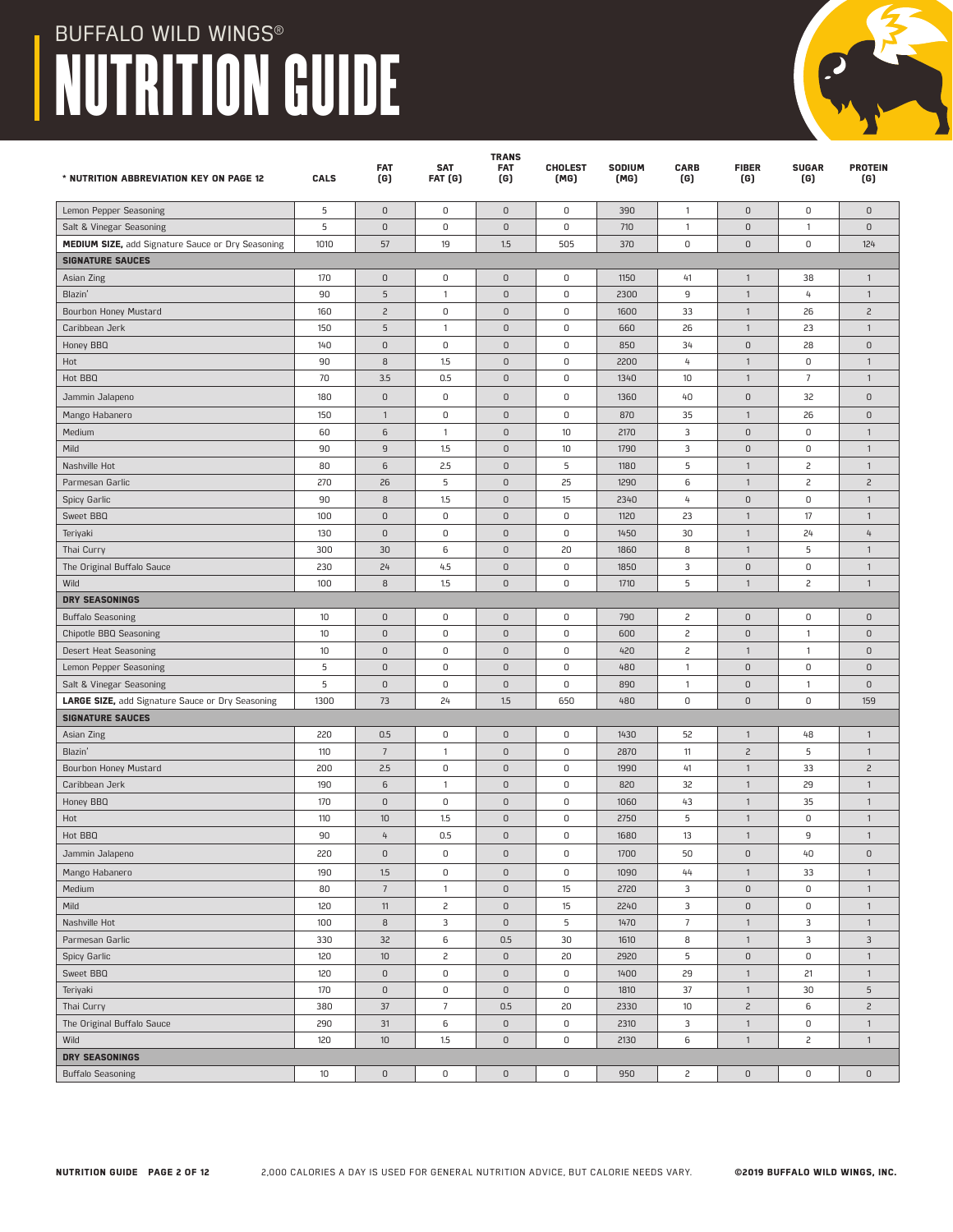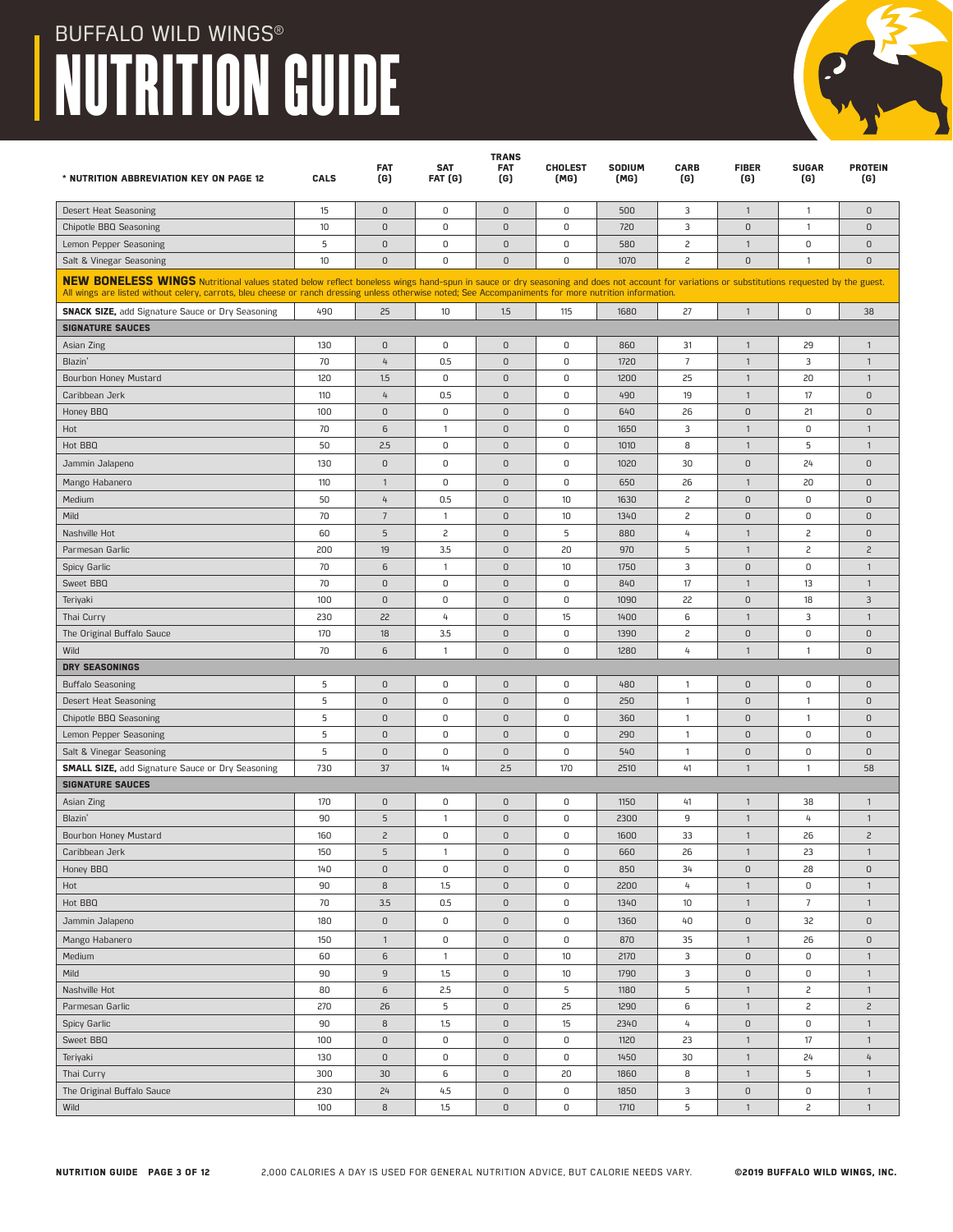| * NUTRITION ABBREVIATION KEY ON PAGE 12           | <b>CALS</b> | <b>FAT</b><br>(G)   | <b>SAT</b><br><b>FAT (G)</b> | <b>TRANS</b><br><b>FAT</b><br>(G) | <b>CHOLEST</b><br>(MG) | SODIUM<br>(MG) | <b>CARB</b><br>(G) | <b>FIBER</b><br>(G)           | <b>SUGAR</b><br>(G) | <b>PROTEIN</b><br>(G)            |
|---------------------------------------------------|-------------|---------------------|------------------------------|-----------------------------------|------------------------|----------------|--------------------|-------------------------------|---------------------|----------------------------------|
| <b>DRY SEASONINGS</b>                             |             |                     |                              |                                   |                        |                |                    |                               |                     |                                  |
| <b>Buffalo Seasoning</b>                          | 5           | 0                   | 0                            | $\mathsf 0$                       | 0                      | 640            | $\mathbf{1}$       | $\mathsf D$                   | 0                   | $\mathsf 0$                      |
| Chipotle BBQ Seasoning                            | 10          | $\mathsf D$         | 0                            | $\mathsf D$                       | 0                      | 480            | 2                  | $\mathsf D$                   | $\overline{1}$      | $\mathsf 0$                      |
| Desert Heat Seasoning                             | 10          | 0                   | 0                            | $\mathsf 0$                       | 0                      | 330            | 2                  | $\cup$                        | $\mathbf{1}$        | $\mathsf 0$                      |
| Lemon Pepper Seasoning                            | 5           | O                   | 0                            | $\mathsf D$                       | 0                      | 390            | $\mathbf{1}$       | $\mathsf D$                   | 0                   | $\mathbf{0}$                     |
| Salt & Vinegar Seasoning                          | 5           | 0                   | 0                            | $\mathsf D$                       | 0                      | 710            | $\mathbf{1}$       | $\mathsf 0$                   | $\mathbf{1}$        | $\mathsf 0$                      |
| MEDIUM SIZE, add Signature Sauce or Dry Seasoning | 1090        | 56                  | 22                           | 3.5                               | 255                    | 3770           | 61                 | $\overline{c}$                | $\mathbf{1}$        | 86                               |
| <b>SIGNATURE SAUCES</b>                           |             |                     |                              |                                   |                        |                |                    |                               |                     |                                  |
| Asian Zing                                        | 260         | 0.5                 | 0                            | $\mathsf 0$                       | 0                      | 1720           | 62                 | $\mathbf{1}$                  | 57                  | $\mathbf{1}$                     |
| Blazin'                                           | 130         | 8                   | $\mathbf{1}$                 | $\mathsf D$                       | 0                      | 3440           | 13                 | $\overline{c}$                | 6                   | $\overline{c}$                   |
| Bourbon Honey Mustard                             | 240         | $\mathbf{3}$        | $\mathsf 0$                  | $\mathsf D$                       | 0                      | 2390           | 50                 | $\mathbf{1}$                  | 39                  | $\overline{c}$                   |
| Caribbean Jerk                                    | 230         | 8                   | 1.5                          | $\mathsf 0$                       | 0                      | 990            | 39                 | $\mathbf{1}$                  | 34                  | $\mathbf{1}$                     |
| Honey BBQ                                         | 210         | $\mathsf D$         | $\mathsf 0$                  | $\mathsf D$                       | 0                      | 1270           | 52                 | $\mathbf{1}$                  | 42                  | $\overline{1}$                   |
| Hot                                               | 140         | 12                  | 2                            | $\mathsf 0$                       | 0                      | 3300           | 6                  | $\mathbf{1}$                  | 0                   | $\mathbf{1}$                     |
| Hot BBQ                                           | 110         | 5                   | $\mathbf{1}$                 | $\mathsf D$                       | 0                      | 2010           | 15                 | $\mathbf{1}$                  | 10                  | $\mathbf{1}$                     |
| Jammin Jalapeno                                   | 270         | 0                   | 0                            | $\mathsf D$                       | 0                      | 2040           | 60                 | $\mathsf D$                   | 48                  | $\mathsf 0$                      |
| Mango Habanero                                    | 220         | 1.5                 | 0                            | $\mathsf 0$                       | 0                      | 1300           | 53                 | $\mathbf{1}$                  | 40                  | $\mathbf{1}$                     |
| Medium                                            | 100         | 8                   | 1.5                          | $\mathsf D$                       | 20                     | 3260           | $\overline{4}$     | $\mathsf D$                   | 0                   | $\mathbf{1}$                     |
| Mild                                              | 140         | 14                  | 2.5                          | $\mathsf 0$                       | 15                     | 2680           | 4                  | $\mathsf D$                   | 0                   | $\mathbf{1}$                     |
| Nashville Hot                                     | 120         | 10                  | 3.5                          | $\mathsf D$                       | 10                     | 1770           | 8                  | $\mathbf{1}$                  | 3                   | $\mathbf{1}$                     |
| Parmesan Garlic                                   | 400         | 39                  | $\overline{7}$               | 0.5                               | 35                     | 1940           | 9                  | $\mathbf{1}$                  | 4                   | 4                                |
| Spicy Garlic                                      | 140         | 12                  | $\overline{c}$               | $\mathsf 0$                       | 20                     | 3510           | 6                  | $\mathsf D$                   | 0                   | $\mathbf{1}$                     |
| Sweet BBQ                                         | 150         | 0                   | 0                            | $\mathsf D$                       | 0                      | 1680           | 35                 | $\overline{c}$                | 25                  | $\mathbf{1}$                     |
| Teriyaki                                          | 200         | 0                   | 0                            | $\mathsf 0$                       | 0                      | 2170           | 45                 | $\mathbf{1}$                  | 35                  | 6                                |
| Thai Curry                                        | 450         | 45                  | 8                            | 0.5                               | 25                     | 2790           | 12                 | $\overline{c}$                | $\overline{7}$      | $\overline{c}$                   |
| The Original Buffalo Sauce                        | 350         | 37                  | $\overline{7}$               | $\mathsf 0$                       | 0                      | 2770           | 4                  | $\mathbf{1}$                  | 0                   | $\mathbf{1}$                     |
| Wild                                              | 150         | 12                  | $\overline{c}$               | $\mathsf 0$                       | 0                      | 2560           | 8                  | $\mathbf{1}$                  | 3                   | $\mathbf{1}$                     |
| <b>DRY SEASONINGS</b>                             |             |                     |                              |                                   |                        |                |                    |                               |                     |                                  |
| <b>Buffalo Seasoning</b>                          | 10          | 0                   | 0                            | $\mathsf 0$                       | 0                      | 790            | 2                  | $\mathsf D$                   | 0                   | $\mathsf 0$                      |
| Desert Heat Seasoning                             | 10          | $\mathsf D$         | $\mathsf 0$                  | $\mathsf D$                       | 0                      | 420            | 2                  | $\mathbf{1}$                  | $\overline{1}$      | $\mathsf 0$                      |
| Chipotle BBQ Seasoning                            | 10          | $\mathsf D$         | 0                            | $\mathsf 0$                       | 0                      | 600            | 2                  | $\mathsf D$                   | $\mathbf{1}$        | $\mathsf 0$                      |
| Lemon Pepper Seasoning                            | 5           | 0                   | 0                            | $\mathsf D$                       | 0                      | 480            | $\overline{1}$     | $\mathsf D$                   | 0                   | $\mathsf 0$                      |
| Salt & Vinegar Seasoning                          | 5           | 0                   | 0                            | $\mathsf D$                       | 0                      | 890            | $\mathbf{1}$       | $\mathsf D$                   | $\mathbf{1}$        | $\mathsf 0$                      |
| LARGE SIZE, add Signature Sauce or Dry Seasoning  | 1460        | 74                  | 29                           | 4.5                               | 340                    | 5030           | 81                 | 3                             | $\mathbf{1}$        | 115                              |
| <b>SIGNATURE SAUCES</b>                           |             |                     |                              | $\mathsf 0$                       | 0                      |                |                    | $\overline{c}$                |                     |                                  |
| Asian Zing<br>Blazin'                             | 340<br>170  | $\mathbf{1}$        | 0                            | $\mathsf D$                       | 0                      | 2290<br>4590   | 83<br>18           | 3                             | 77<br>8             | $\overline{c}$<br>$\overline{c}$ |
| Bourbon Honey Mustard                             | 320         | 11<br>3.5           | 1.5<br>0                     | $\mathsf D$                       | 0                      | 3190           | 66                 | $\overline{c}$                | 53                  | 3                                |
| Caribbean Jerk                                    | 300         | 10                  | 2                            | $\mathsf 0$                       | 0                      | 1320           | 52                 | $\overline{c}$                | 46                  | $\mathbf{1}$                     |
| Honey BBQ                                         | 280         | $\mathsf 0$         | $\mathsf 0$                  | $\mathsf 0$                       | 0                      | 1700           | 69                 | $\mathbf{1}$                  | 56                  | $\mathbf{1}$                     |
| Hot                                               | 180         | 16                  | 2.5                          | $\mathsf 0$                       | 0                      | 4400           | $\overline{7}$     | $\mathbf{1}$                  | $\mathbf{1}$        | $\overline{c}$                   |
| Hot BBQ                                           | 150         | $\overline{7}$      | $\mathbf{1}$                 | $\mathsf{O}$                      | $\mathsf 0$            | 2680           | 20                 | $\overline{c}$                | 14                  | $\overline{c}$                   |
| Jammin Jalapeno                                   | 360         | $\mathsf 0$         | $\mathsf 0$                  | $\mathsf 0$                       | 0                      | 2720           | 80                 | $\mathsf D$                   | 64                  | $\mathsf 0$                      |
|                                                   |             |                     |                              |                                   |                        |                |                    |                               |                     |                                  |
| Mango Habanero                                    | 300         | $\overline{c}$      | 0<br>$\overline{c}$          | $\mathsf D$<br>$\mathsf 0$        | 0<br>25                | 1740           | 70<br>5            | $\overline{c}$                | 53<br>$\mathsf D$   | $\mathbf{1}$<br>$\mathbf{1}$     |
| Medium                                            | 130         | 11                  |                              |                                   |                        | 4350           | 5                  | $\mathsf D$                   |                     |                                  |
| Mild<br>Nashville Hot                             | 190<br>160  | 18<br>13            | 3<br>5                       | $\mathsf D$<br>$\mathsf D$        | 20<br>10               | 3580<br>2360   | $10$               | $\mathsf D$<br>$\overline{c}$ | 0<br>4              | $\mathbf{1}$<br>$\mathbf{1}$     |
| Parmesan Garlic                                   | 530         | 52                  | 10                           | $\mathbf{1}$                      | 50                     | 2580           | 12                 | $\overline{c}$                | 5                   | $\sqrt{5}$                       |
|                                                   | 190         | 17                  | 3                            | $\mathsf 0$                       | 30                     | 4680           | 8                  | $\mathbf{1}$                  | $\mathsf 0$         | $\overline{c}$                   |
| Spicy Garlic<br>Sweet BBQ                         | 190         | $\mathsf 0$         | $\mathsf 0$                  | $\mathsf 0$                       | 0                      | 2230           | 46                 | $\overline{c}$                | 34                  | $\mathbf{1}$                     |
| Teriyaki                                          | 270         | $\mathsf{O}\xspace$ | $\mathsf 0$                  | $\mathsf D$                       | 0                      | 2900           | 60                 | $\mathbf{1}$                  | 47                  | 8                                |
| Thai Curry                                        | 600         | 59                  | 11                           | $\mathbf{1}$                      | 35                     | 3720           | 16                 | $\mathbf{3}$                  | 9                   | $\ensuremath{\mathsf{3}}$        |
| The Original Buffalo Sauce                        | 460         | 49                  | 9                            | 0.5                               | 0                      | 3690           | 5                  | $\mathbf{1}$                  | $\mathsf D$         | $\mathbf{1}$                     |
| Wild                                              | 190         | $17\,$              | 2.5                          | $\mathsf 0$                       | 0                      | 3410           | 10                 | $\overline{c}$                | 3                   | $\mathbf{1}$                     |
|                                                   |             |                     |                              |                                   |                        |                |                    |                               |                     |                                  |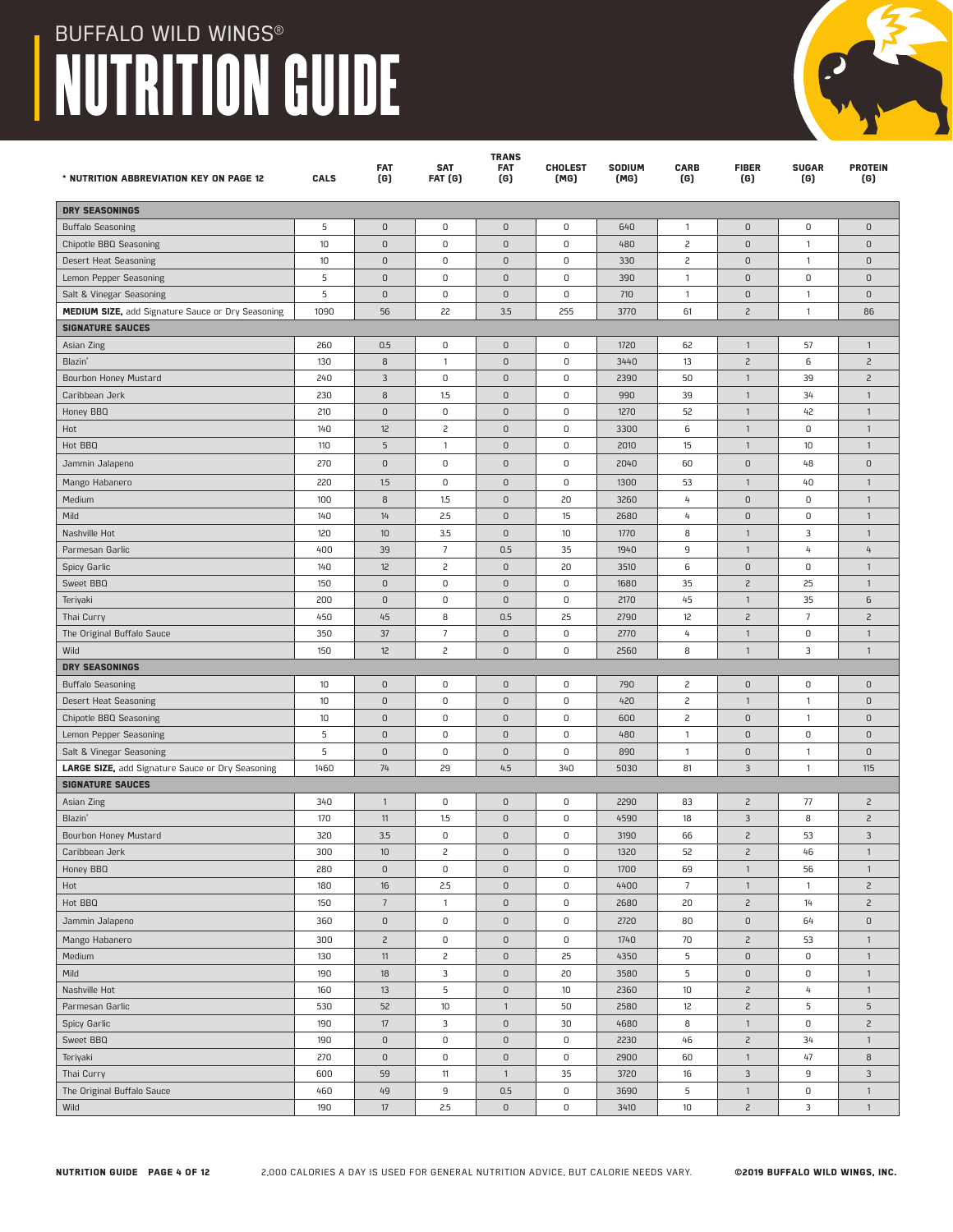

| <b>DRY SEASONINGS</b><br>$\mathsf 0$<br>10<br>$\mathsf 0$<br>0<br>$\mathsf D$<br>0<br>950<br>2<br>0<br>$\mathsf D$<br><b>Buffalo Seasoning</b><br>$\mathsf 0$<br>0<br>$\mathsf D$<br>0<br>3<br>Desert Heat Seasoning<br>15<br>500<br>$\mathbf{1}$<br>$\overline{1}$<br>$\mathbf{0}$<br>$\mathsf 0$<br>$\mathsf 0$<br>3<br>$\mathsf D$<br>Chipotle BBQ Seasoning<br>10<br>0<br>$\mathsf D$<br>720<br>$\mathbf{0}$<br>$\overline{1}$<br>5<br>$\mathsf D$<br>0<br>$\mathsf 0$<br>2<br>0<br>Lemon Pepper Seasoning<br>$\mathbf{0}$<br>580<br>$\mathbf{1}$<br>$\mathbf{0}$<br>10<br>$\mathsf 0$<br>0<br>0<br>2<br>$\mathsf D$<br>Salt & Vinegar Seasoning<br>$\mathbf{0}$<br>1070<br>$\mathbf{1}$<br>$\mathbf{0}$<br>COMBO & ACCOMPANIMENTS All wings are served with celery, carrots, bleu cheese or ranch dressing. Snack, Small and Combos are served with 5 veggie sticks and 2 fluid ounces of dressing.<br>Medium and Larges are served with 10 veggie sticks and 4 fluid ounces of dressing.<br>Boneless and Traditional Wings Combo (see Snack Size<br>1180<br>53<br>$\overline{c}$<br>275<br>2230<br>100<br>$\overline{7}$<br>$\overline{c}$<br>77<br>19<br>wings for sauce and seasoning nutrition)<br>0<br>Carrot Sticks - 5 ea.<br>20<br>$\mathsf 0$<br>0<br>0<br>35<br>5<br>$\mathbf{1}$<br>3<br>0<br>15<br>$\mathbf 0$<br>0<br>$\mathsf D$<br>$\mathsf 0$<br>75<br>3<br>$\overline{c}$<br>$\overline{1}$<br>Celery Sticks - 5 ea.<br>$\overline{1}$<br>$\mathsf 0$<br>0<br>$\mathsf D$<br>0<br>4<br>$\overline{c}$<br>$\overline{c}$<br>Carrot and Celery Sticks - 5 ea.<br>20<br>55<br>$\mathbf{1}$<br>280<br>2<br>$\mathsf 0$<br>$\overline{c}$<br>$\overline{c}$<br>Bleu Cheese Dressing - 2 fl oz<br>29<br>6<br>$\mathsf D$<br>35<br>550<br>$\overline{c}$<br>5<br>0.5<br>10<br>2<br>$\mathsf 0$<br>Ranch Dressing - 2 fl oz<br>320<br>34<br>510<br>$\mathbf{1}$<br><b>SAUCES &amp; SEASONINGS</b><br><b>SIGNATURE SAUCES</b><br>Asian Zing - 2 fl oz<br>170<br>0<br>0<br>$\mathsf D$<br>0<br>41<br>38<br>1150<br>$\mathbf{1}$<br>$\mathbf{1}$<br>5<br>$\mathsf 0$<br>9<br>Blazin' - 2 fl oz<br>90<br>$\mathbf{1}$<br>$\mathbf{0}$<br>2300<br>$\overline{1}$<br>4<br>$\mathbf{1}$<br>160<br>0<br>0<br>33<br>Bourbon Honey Mustard - 2 fl oz<br>$\overline{c}$<br>0<br>1600<br>$\mathbf{1}$<br>26<br>$\overline{c}$<br>150<br>5<br>$\mathsf D$<br>$\mathsf 0$<br>26<br>$\mathbf{1}$<br>23<br>Caribbean Jerk - 2 fl oz<br>$\mathbf{1}$<br>660<br>$\mathbf{1}$<br>$\mathsf 0$<br>0<br>$\mathsf D$<br>0<br>34<br>$\mathsf D$<br>$\overline{0}$<br>Honey BBQ - 2 fl oz<br>140<br>850<br>28<br>8<br>0<br>0<br>$Hot - 2 fl oz$<br>90<br>1.5<br>$\mathsf 0$<br>2200<br>4<br>$\mathbf{1}$<br>$\mathbf{1}$<br>70<br>$\mathbf{0}$<br>$\mathsf 0$<br>Hot BBQ - 2 fl oz<br>3.5<br>0.5<br>1340<br>10<br>$\mathbf{1}$<br>$\overline{7}$<br>$\mathbf{1}$<br>$\mathbf 0$<br>0<br>$\mathsf 0$<br>40<br>$\mathsf D$<br>32<br>180<br>0<br>0<br>Jammin Jalapeno - 2 fl oz<br>1360<br>$\mathsf D$<br>$\mathsf 0$<br>35<br>$\mathbf{0}$<br>150<br>$\mathbf{1}$<br>0<br>870<br>$\mathbf{1}$<br>26<br>Mango Habanero - 2 fl oz<br>3<br>6<br>$\mathsf D$<br>0<br>Medium - 2 fl oz<br>60<br>$\mathbf{1}$<br>$\mathbf{0}$<br>10<br>2170<br>$\mathbf{1}$<br>90<br>$\overline{9}$<br>1.5<br>$\mathsf 0$<br>10<br>3<br>$\mathsf 0$<br>$\mathsf 0$<br>Mild - $2$ fl oz<br>1790<br>$\mathbf{1}$<br>80<br>6<br>2.5<br>$\mathsf D$<br>5<br>5<br>$\overline{c}$<br>Nashville Hot - 2 fl oz<br>1180<br>$\mathbf{1}$<br>$\mathbf{1}$<br>270<br>26<br>5<br>$\mathsf D$<br>25<br>1290<br>$\mathbf{1}$<br>2<br>$\overline{c}$<br>Parmesan Garlic - 2 fl oz<br>6<br>1.5<br>$\mathsf D$<br>15<br>4<br>$\mathsf 0$<br>0<br>90<br>8<br>Spicy Garlic - 2 fl oz<br>2340<br>$\mathbf{1}$<br>100<br>$\mathsf 0$<br>0<br>$\overline{0}$<br>0<br>23<br>17<br>Sweet BBQ - 2 fl oz<br>1120<br>$\mathbf{1}$<br>$\mathbf{1}$<br>0<br>$\mathsf D$<br>$\mathsf 0$<br>30<br>$\mathbf{1}$<br>Teriyaki - 2 fl oz<br>130<br>$\mathsf 0$<br>1450<br>24<br>4<br>300<br>30<br>6<br>$\mathsf D$<br>20<br>8<br>$\mathbf{1}$<br>5<br>Thai Curry - 2 fl oz<br>1860<br>$\mathbf{1}$<br>Wild $- 2$ fl oz<br>8<br>1.5<br>$\mathsf D$<br>$\mathsf 0$<br>1710<br>$\mathbf{1}$<br>$\overline{c}$<br>100<br>5<br>$\mathbf{1}$<br><b>DRY SEASONINGS</b><br>10<br>0<br>0<br>$\mathbf{0}$<br>0<br>670<br>$\mathbf{1}$<br>$\mathsf 0$<br>0<br>$\mathbf{0}$<br>Buffalo Seasoning - 1 tsp<br>10<br>0<br>$\mathsf 0$<br>$\mathsf 0$<br>290<br>2<br>$\mathsf D$<br>Desert Heat Seasoning - 1 tsp<br>$\mathsf D$<br>$\mathsf 0$<br>$\mathbf{1}$<br>5<br>$\mathsf 0$<br>Chipotle BBQ Seasoning - 1 tsp<br>$\mathsf 0$<br>0<br>$\mathsf D$<br>330<br>$\mathbf{1}$<br>$\mathsf 0$<br>$\mathbf{1}$<br>$\mathbf{0}$<br>Lemon Pepper Seasoning - 1 tsp<br>5<br>$\mathsf D$<br>0<br>$\mathsf D$<br>$\mathsf 0$<br>460<br>$\mathsf D$<br>$\mathsf 0$<br>$\mathsf D$<br>1<br>5<br>$\mathsf 0$<br>$\mathsf D$<br>0<br>$\mathsf D$<br>$\mathsf D$<br>0<br>Salt & Vinegar Seasoning - 1 tsp<br>520<br>1<br>$\mathbf 0$<br><b>BAR FOOD</b><br>Beer-Battered Onion Rings with Southwestern Ranch<br>1590<br>105<br>35<br>4.5<br>70<br>2480<br>148<br>12<br>23<br>12<br><b>Dressing</b><br>Big Twist Pretzel, with Hatch Queso<br>$\mathbf{1}$<br>75<br>3780<br>153<br>6<br>9<br>41<br>1120<br>38<br>21<br>27<br>12<br>1.5<br>20<br>76<br>10<br>8<br><b>Buffalo Chips</b><br>580<br>1180<br>$\mathbf{1}$<br>Buffalo Mac & Cheese<br>1200<br>70<br>30<br>$\overline{c}$<br>160<br>94<br>6<br>4<br>47<br>2980<br>Add Buffalo Sauce: Mild, Medium, or Hot<br>60-90<br>$6-9$<br>$\mathsf D$<br>$0 - 10$<br>1790-2200<br>$3 - 4$<br>$0 - 1$<br>0<br>$1 - 1.5$<br>$\mathbf{1}$<br>Cheddar Cheese Curds with Southwestern Ranch<br>1490<br>119<br>55<br>5<br>255<br>3370<br>43<br>4<br>5<br>63<br><b>Dressing</b><br>28<br>185<br>9<br>Chicken Quesadilla<br>1040<br>61<br>1.5<br>2810<br>66<br>4<br>59<br>Hatch Queso with Chips<br>1080<br>27<br>2.5<br>95<br>118<br>8<br>56<br>2220<br>11<br>27<br>Chili con Queso with Chips<br>1190<br>62<br>29<br>2.5<br>120<br>123<br>13<br>9<br>34<br>2570 | * NUTRITION ABBREVIATION KEY ON PAGE 12 | CALS | <b>FAT</b><br>(G) | <b>SAT</b><br>FAT (G) | <b>TRANS</b><br><b>FAT</b><br>(G) | <b>CHOLEST</b><br>(MG) | SODIUM<br>(MG) | <b>CARB</b><br>(G) | <b>FIBER</b><br>(G) | <b>SUGAR</b><br>(G) | <b>PROTEIN</b><br>(G) |
|-------------------------------------------------------------------------------------------------------------------------------------------------------------------------------------------------------------------------------------------------------------------------------------------------------------------------------------------------------------------------------------------------------------------------------------------------------------------------------------------------------------------------------------------------------------------------------------------------------------------------------------------------------------------------------------------------------------------------------------------------------------------------------------------------------------------------------------------------------------------------------------------------------------------------------------------------------------------------------------------------------------------------------------------------------------------------------------------------------------------------------------------------------------------------------------------------------------------------------------------------------------------------------------------------------------------------------------------------------------------------------------------------------------------------------------------------------------------------------------------------------------------------------------------------------------------------------------------------------------------------------------------------------------------------------------------------------------------------------------------------------------------------------------------------------------------------------------------------------------------------------------------------------------------------------------------------------------------------------------------------------------------------------------------------------------------------------------------------------------------------------------------------------------------------------------------------------------------------------------------------------------------------------------------------------------------------------------------------------------------------------------------------------------------------------------------------------------------------------------------------------------------------------------------------------------------------------------------------------------------------------------------------------------------------------------------------------------------------------------------------------------------------------------------------------------------------------------------------------------------------------------------------------------------------------------------------------------------------------------------------------------------------------------------------------------------------------------------------------------------------------------------------------------------------------------------------------------------------------------------------------------------------------------------------------------------------------------------------------------------------------------------------------------------------------------------------------------------------------------------------------------------------------------------------------------------------------------------------------------------------------------------------------------------------------------------------------------------------------------------------------------------------------------------------------------------------------------------------------------------------------------------------------------------------------------------------------------------------------------------------------------------------------------------------------------------------------------------------------------------------------------------------------------------------------------------------------------------------------------------------------------------------------------------------------------------------------------------------------------------------------------------------------------------------------------------------------------------------------------------------------------------------------------------------------------------------------------------------------------------------------------------------------------------------------------------------------------------------------------------------------------------------------------------------------------------------------------------------------------------------------------------------------------------------------------------------------------------------------------------------------------------------------------------------------------------------------------------------------------------------------------------------------------------------------------------------------------------------------------------------------------------------------------------------------------------------------------------------------------------------------------------------------------------------------------------------------------------------------------------------------------------------------------------------------------------------------------------------------------------------------------------------------------------------------------------------------------------------------------------------------------------------------------------------------------------------------------------------------------------------------------------------------------------------------------------------------------------------------------------------------------------------------------------------------------------------------------------------------|-----------------------------------------|------|-------------------|-----------------------|-----------------------------------|------------------------|----------------|--------------------|---------------------|---------------------|-----------------------|
|                                                                                                                                                                                                                                                                                                                                                                                                                                                                                                                                                                                                                                                                                                                                                                                                                                                                                                                                                                                                                                                                                                                                                                                                                                                                                                                                                                                                                                                                                                                                                                                                                                                                                                                                                                                                                                                                                                                                                                                                                                                                                                                                                                                                                                                                                                                                                                                                                                                                                                                                                                                                                                                                                                                                                                                                                                                                                                                                                                                                                                                                                                                                                                                                                                                                                                                                                                                                                                                                                                                                                                                                                                                                                                                                                                                                                                                                                                                                                                                                                                                                                                                                                                                                                                                                                                                                                                                                                                                                                                                                                                                                                                                                                                                                                                                                                                                                                                                                                                                                                                                                                                                                                                                                                                                                                                                                                                                                                                                                                                                                                                                                                                                                                                                                                                                                                                                                                                                                                                                                                                                                                                       |                                         |      |                   |                       |                                   |                        |                |                    |                     |                     |                       |
|                                                                                                                                                                                                                                                                                                                                                                                                                                                                                                                                                                                                                                                                                                                                                                                                                                                                                                                                                                                                                                                                                                                                                                                                                                                                                                                                                                                                                                                                                                                                                                                                                                                                                                                                                                                                                                                                                                                                                                                                                                                                                                                                                                                                                                                                                                                                                                                                                                                                                                                                                                                                                                                                                                                                                                                                                                                                                                                                                                                                                                                                                                                                                                                                                                                                                                                                                                                                                                                                                                                                                                                                                                                                                                                                                                                                                                                                                                                                                                                                                                                                                                                                                                                                                                                                                                                                                                                                                                                                                                                                                                                                                                                                                                                                                                                                                                                                                                                                                                                                                                                                                                                                                                                                                                                                                                                                                                                                                                                                                                                                                                                                                                                                                                                                                                                                                                                                                                                                                                                                                                                                                                       |                                         |      |                   |                       |                                   |                        |                |                    |                     |                     |                       |
|                                                                                                                                                                                                                                                                                                                                                                                                                                                                                                                                                                                                                                                                                                                                                                                                                                                                                                                                                                                                                                                                                                                                                                                                                                                                                                                                                                                                                                                                                                                                                                                                                                                                                                                                                                                                                                                                                                                                                                                                                                                                                                                                                                                                                                                                                                                                                                                                                                                                                                                                                                                                                                                                                                                                                                                                                                                                                                                                                                                                                                                                                                                                                                                                                                                                                                                                                                                                                                                                                                                                                                                                                                                                                                                                                                                                                                                                                                                                                                                                                                                                                                                                                                                                                                                                                                                                                                                                                                                                                                                                                                                                                                                                                                                                                                                                                                                                                                                                                                                                                                                                                                                                                                                                                                                                                                                                                                                                                                                                                                                                                                                                                                                                                                                                                                                                                                                                                                                                                                                                                                                                                                       |                                         |      |                   |                       |                                   |                        |                |                    |                     |                     |                       |
|                                                                                                                                                                                                                                                                                                                                                                                                                                                                                                                                                                                                                                                                                                                                                                                                                                                                                                                                                                                                                                                                                                                                                                                                                                                                                                                                                                                                                                                                                                                                                                                                                                                                                                                                                                                                                                                                                                                                                                                                                                                                                                                                                                                                                                                                                                                                                                                                                                                                                                                                                                                                                                                                                                                                                                                                                                                                                                                                                                                                                                                                                                                                                                                                                                                                                                                                                                                                                                                                                                                                                                                                                                                                                                                                                                                                                                                                                                                                                                                                                                                                                                                                                                                                                                                                                                                                                                                                                                                                                                                                                                                                                                                                                                                                                                                                                                                                                                                                                                                                                                                                                                                                                                                                                                                                                                                                                                                                                                                                                                                                                                                                                                                                                                                                                                                                                                                                                                                                                                                                                                                                                                       |                                         |      |                   |                       |                                   |                        |                |                    |                     |                     |                       |
|                                                                                                                                                                                                                                                                                                                                                                                                                                                                                                                                                                                                                                                                                                                                                                                                                                                                                                                                                                                                                                                                                                                                                                                                                                                                                                                                                                                                                                                                                                                                                                                                                                                                                                                                                                                                                                                                                                                                                                                                                                                                                                                                                                                                                                                                                                                                                                                                                                                                                                                                                                                                                                                                                                                                                                                                                                                                                                                                                                                                                                                                                                                                                                                                                                                                                                                                                                                                                                                                                                                                                                                                                                                                                                                                                                                                                                                                                                                                                                                                                                                                                                                                                                                                                                                                                                                                                                                                                                                                                                                                                                                                                                                                                                                                                                                                                                                                                                                                                                                                                                                                                                                                                                                                                                                                                                                                                                                                                                                                                                                                                                                                                                                                                                                                                                                                                                                                                                                                                                                                                                                                                                       |                                         |      |                   |                       |                                   |                        |                |                    |                     |                     |                       |
|                                                                                                                                                                                                                                                                                                                                                                                                                                                                                                                                                                                                                                                                                                                                                                                                                                                                                                                                                                                                                                                                                                                                                                                                                                                                                                                                                                                                                                                                                                                                                                                                                                                                                                                                                                                                                                                                                                                                                                                                                                                                                                                                                                                                                                                                                                                                                                                                                                                                                                                                                                                                                                                                                                                                                                                                                                                                                                                                                                                                                                                                                                                                                                                                                                                                                                                                                                                                                                                                                                                                                                                                                                                                                                                                                                                                                                                                                                                                                                                                                                                                                                                                                                                                                                                                                                                                                                                                                                                                                                                                                                                                                                                                                                                                                                                                                                                                                                                                                                                                                                                                                                                                                                                                                                                                                                                                                                                                                                                                                                                                                                                                                                                                                                                                                                                                                                                                                                                                                                                                                                                                                                       |                                         |      |                   |                       |                                   |                        |                |                    |                     |                     |                       |
|                                                                                                                                                                                                                                                                                                                                                                                                                                                                                                                                                                                                                                                                                                                                                                                                                                                                                                                                                                                                                                                                                                                                                                                                                                                                                                                                                                                                                                                                                                                                                                                                                                                                                                                                                                                                                                                                                                                                                                                                                                                                                                                                                                                                                                                                                                                                                                                                                                                                                                                                                                                                                                                                                                                                                                                                                                                                                                                                                                                                                                                                                                                                                                                                                                                                                                                                                                                                                                                                                                                                                                                                                                                                                                                                                                                                                                                                                                                                                                                                                                                                                                                                                                                                                                                                                                                                                                                                                                                                                                                                                                                                                                                                                                                                                                                                                                                                                                                                                                                                                                                                                                                                                                                                                                                                                                                                                                                                                                                                                                                                                                                                                                                                                                                                                                                                                                                                                                                                                                                                                                                                                                       |                                         |      |                   |                       |                                   |                        |                |                    |                     |                     |                       |
|                                                                                                                                                                                                                                                                                                                                                                                                                                                                                                                                                                                                                                                                                                                                                                                                                                                                                                                                                                                                                                                                                                                                                                                                                                                                                                                                                                                                                                                                                                                                                                                                                                                                                                                                                                                                                                                                                                                                                                                                                                                                                                                                                                                                                                                                                                                                                                                                                                                                                                                                                                                                                                                                                                                                                                                                                                                                                                                                                                                                                                                                                                                                                                                                                                                                                                                                                                                                                                                                                                                                                                                                                                                                                                                                                                                                                                                                                                                                                                                                                                                                                                                                                                                                                                                                                                                                                                                                                                                                                                                                                                                                                                                                                                                                                                                                                                                                                                                                                                                                                                                                                                                                                                                                                                                                                                                                                                                                                                                                                                                                                                                                                                                                                                                                                                                                                                                                                                                                                                                                                                                                                                       |                                         |      |                   |                       |                                   |                        |                |                    |                     |                     |                       |
|                                                                                                                                                                                                                                                                                                                                                                                                                                                                                                                                                                                                                                                                                                                                                                                                                                                                                                                                                                                                                                                                                                                                                                                                                                                                                                                                                                                                                                                                                                                                                                                                                                                                                                                                                                                                                                                                                                                                                                                                                                                                                                                                                                                                                                                                                                                                                                                                                                                                                                                                                                                                                                                                                                                                                                                                                                                                                                                                                                                                                                                                                                                                                                                                                                                                                                                                                                                                                                                                                                                                                                                                                                                                                                                                                                                                                                                                                                                                                                                                                                                                                                                                                                                                                                                                                                                                                                                                                                                                                                                                                                                                                                                                                                                                                                                                                                                                                                                                                                                                                                                                                                                                                                                                                                                                                                                                                                                                                                                                                                                                                                                                                                                                                                                                                                                                                                                                                                                                                                                                                                                                                                       |                                         |      |                   |                       |                                   |                        |                |                    |                     |                     |                       |
|                                                                                                                                                                                                                                                                                                                                                                                                                                                                                                                                                                                                                                                                                                                                                                                                                                                                                                                                                                                                                                                                                                                                                                                                                                                                                                                                                                                                                                                                                                                                                                                                                                                                                                                                                                                                                                                                                                                                                                                                                                                                                                                                                                                                                                                                                                                                                                                                                                                                                                                                                                                                                                                                                                                                                                                                                                                                                                                                                                                                                                                                                                                                                                                                                                                                                                                                                                                                                                                                                                                                                                                                                                                                                                                                                                                                                                                                                                                                                                                                                                                                                                                                                                                                                                                                                                                                                                                                                                                                                                                                                                                                                                                                                                                                                                                                                                                                                                                                                                                                                                                                                                                                                                                                                                                                                                                                                                                                                                                                                                                                                                                                                                                                                                                                                                                                                                                                                                                                                                                                                                                                                                       |                                         |      |                   |                       |                                   |                        |                |                    |                     |                     |                       |
|                                                                                                                                                                                                                                                                                                                                                                                                                                                                                                                                                                                                                                                                                                                                                                                                                                                                                                                                                                                                                                                                                                                                                                                                                                                                                                                                                                                                                                                                                                                                                                                                                                                                                                                                                                                                                                                                                                                                                                                                                                                                                                                                                                                                                                                                                                                                                                                                                                                                                                                                                                                                                                                                                                                                                                                                                                                                                                                                                                                                                                                                                                                                                                                                                                                                                                                                                                                                                                                                                                                                                                                                                                                                                                                                                                                                                                                                                                                                                                                                                                                                                                                                                                                                                                                                                                                                                                                                                                                                                                                                                                                                                                                                                                                                                                                                                                                                                                                                                                                                                                                                                                                                                                                                                                                                                                                                                                                                                                                                                                                                                                                                                                                                                                                                                                                                                                                                                                                                                                                                                                                                                                       |                                         |      |                   |                       |                                   |                        |                |                    |                     |                     |                       |
|                                                                                                                                                                                                                                                                                                                                                                                                                                                                                                                                                                                                                                                                                                                                                                                                                                                                                                                                                                                                                                                                                                                                                                                                                                                                                                                                                                                                                                                                                                                                                                                                                                                                                                                                                                                                                                                                                                                                                                                                                                                                                                                                                                                                                                                                                                                                                                                                                                                                                                                                                                                                                                                                                                                                                                                                                                                                                                                                                                                                                                                                                                                                                                                                                                                                                                                                                                                                                                                                                                                                                                                                                                                                                                                                                                                                                                                                                                                                                                                                                                                                                                                                                                                                                                                                                                                                                                                                                                                                                                                                                                                                                                                                                                                                                                                                                                                                                                                                                                                                                                                                                                                                                                                                                                                                                                                                                                                                                                                                                                                                                                                                                                                                                                                                                                                                                                                                                                                                                                                                                                                                                                       |                                         |      |                   |                       |                                   |                        |                |                    |                     |                     |                       |
|                                                                                                                                                                                                                                                                                                                                                                                                                                                                                                                                                                                                                                                                                                                                                                                                                                                                                                                                                                                                                                                                                                                                                                                                                                                                                                                                                                                                                                                                                                                                                                                                                                                                                                                                                                                                                                                                                                                                                                                                                                                                                                                                                                                                                                                                                                                                                                                                                                                                                                                                                                                                                                                                                                                                                                                                                                                                                                                                                                                                                                                                                                                                                                                                                                                                                                                                                                                                                                                                                                                                                                                                                                                                                                                                                                                                                                                                                                                                                                                                                                                                                                                                                                                                                                                                                                                                                                                                                                                                                                                                                                                                                                                                                                                                                                                                                                                                                                                                                                                                                                                                                                                                                                                                                                                                                                                                                                                                                                                                                                                                                                                                                                                                                                                                                                                                                                                                                                                                                                                                                                                                                                       |                                         |      |                   |                       |                                   |                        |                |                    |                     |                     |                       |
|                                                                                                                                                                                                                                                                                                                                                                                                                                                                                                                                                                                                                                                                                                                                                                                                                                                                                                                                                                                                                                                                                                                                                                                                                                                                                                                                                                                                                                                                                                                                                                                                                                                                                                                                                                                                                                                                                                                                                                                                                                                                                                                                                                                                                                                                                                                                                                                                                                                                                                                                                                                                                                                                                                                                                                                                                                                                                                                                                                                                                                                                                                                                                                                                                                                                                                                                                                                                                                                                                                                                                                                                                                                                                                                                                                                                                                                                                                                                                                                                                                                                                                                                                                                                                                                                                                                                                                                                                                                                                                                                                                                                                                                                                                                                                                                                                                                                                                                                                                                                                                                                                                                                                                                                                                                                                                                                                                                                                                                                                                                                                                                                                                                                                                                                                                                                                                                                                                                                                                                                                                                                                                       |                                         |      |                   |                       |                                   |                        |                |                    |                     |                     |                       |
|                                                                                                                                                                                                                                                                                                                                                                                                                                                                                                                                                                                                                                                                                                                                                                                                                                                                                                                                                                                                                                                                                                                                                                                                                                                                                                                                                                                                                                                                                                                                                                                                                                                                                                                                                                                                                                                                                                                                                                                                                                                                                                                                                                                                                                                                                                                                                                                                                                                                                                                                                                                                                                                                                                                                                                                                                                                                                                                                                                                                                                                                                                                                                                                                                                                                                                                                                                                                                                                                                                                                                                                                                                                                                                                                                                                                                                                                                                                                                                                                                                                                                                                                                                                                                                                                                                                                                                                                                                                                                                                                                                                                                                                                                                                                                                                                                                                                                                                                                                                                                                                                                                                                                                                                                                                                                                                                                                                                                                                                                                                                                                                                                                                                                                                                                                                                                                                                                                                                                                                                                                                                                                       |                                         |      |                   |                       |                                   |                        |                |                    |                     |                     |                       |
|                                                                                                                                                                                                                                                                                                                                                                                                                                                                                                                                                                                                                                                                                                                                                                                                                                                                                                                                                                                                                                                                                                                                                                                                                                                                                                                                                                                                                                                                                                                                                                                                                                                                                                                                                                                                                                                                                                                                                                                                                                                                                                                                                                                                                                                                                                                                                                                                                                                                                                                                                                                                                                                                                                                                                                                                                                                                                                                                                                                                                                                                                                                                                                                                                                                                                                                                                                                                                                                                                                                                                                                                                                                                                                                                                                                                                                                                                                                                                                                                                                                                                                                                                                                                                                                                                                                                                                                                                                                                                                                                                                                                                                                                                                                                                                                                                                                                                                                                                                                                                                                                                                                                                                                                                                                                                                                                                                                                                                                                                                                                                                                                                                                                                                                                                                                                                                                                                                                                                                                                                                                                                                       |                                         |      |                   |                       |                                   |                        |                |                    |                     |                     |                       |
|                                                                                                                                                                                                                                                                                                                                                                                                                                                                                                                                                                                                                                                                                                                                                                                                                                                                                                                                                                                                                                                                                                                                                                                                                                                                                                                                                                                                                                                                                                                                                                                                                                                                                                                                                                                                                                                                                                                                                                                                                                                                                                                                                                                                                                                                                                                                                                                                                                                                                                                                                                                                                                                                                                                                                                                                                                                                                                                                                                                                                                                                                                                                                                                                                                                                                                                                                                                                                                                                                                                                                                                                                                                                                                                                                                                                                                                                                                                                                                                                                                                                                                                                                                                                                                                                                                                                                                                                                                                                                                                                                                                                                                                                                                                                                                                                                                                                                                                                                                                                                                                                                                                                                                                                                                                                                                                                                                                                                                                                                                                                                                                                                                                                                                                                                                                                                                                                                                                                                                                                                                                                                                       |                                         |      |                   |                       |                                   |                        |                |                    |                     |                     |                       |
|                                                                                                                                                                                                                                                                                                                                                                                                                                                                                                                                                                                                                                                                                                                                                                                                                                                                                                                                                                                                                                                                                                                                                                                                                                                                                                                                                                                                                                                                                                                                                                                                                                                                                                                                                                                                                                                                                                                                                                                                                                                                                                                                                                                                                                                                                                                                                                                                                                                                                                                                                                                                                                                                                                                                                                                                                                                                                                                                                                                                                                                                                                                                                                                                                                                                                                                                                                                                                                                                                                                                                                                                                                                                                                                                                                                                                                                                                                                                                                                                                                                                                                                                                                                                                                                                                                                                                                                                                                                                                                                                                                                                                                                                                                                                                                                                                                                                                                                                                                                                                                                                                                                                                                                                                                                                                                                                                                                                                                                                                                                                                                                                                                                                                                                                                                                                                                                                                                                                                                                                                                                                                                       |                                         |      |                   |                       |                                   |                        |                |                    |                     |                     |                       |
|                                                                                                                                                                                                                                                                                                                                                                                                                                                                                                                                                                                                                                                                                                                                                                                                                                                                                                                                                                                                                                                                                                                                                                                                                                                                                                                                                                                                                                                                                                                                                                                                                                                                                                                                                                                                                                                                                                                                                                                                                                                                                                                                                                                                                                                                                                                                                                                                                                                                                                                                                                                                                                                                                                                                                                                                                                                                                                                                                                                                                                                                                                                                                                                                                                                                                                                                                                                                                                                                                                                                                                                                                                                                                                                                                                                                                                                                                                                                                                                                                                                                                                                                                                                                                                                                                                                                                                                                                                                                                                                                                                                                                                                                                                                                                                                                                                                                                                                                                                                                                                                                                                                                                                                                                                                                                                                                                                                                                                                                                                                                                                                                                                                                                                                                                                                                                                                                                                                                                                                                                                                                                                       |                                         |      |                   |                       |                                   |                        |                |                    |                     |                     |                       |
|                                                                                                                                                                                                                                                                                                                                                                                                                                                                                                                                                                                                                                                                                                                                                                                                                                                                                                                                                                                                                                                                                                                                                                                                                                                                                                                                                                                                                                                                                                                                                                                                                                                                                                                                                                                                                                                                                                                                                                                                                                                                                                                                                                                                                                                                                                                                                                                                                                                                                                                                                                                                                                                                                                                                                                                                                                                                                                                                                                                                                                                                                                                                                                                                                                                                                                                                                                                                                                                                                                                                                                                                                                                                                                                                                                                                                                                                                                                                                                                                                                                                                                                                                                                                                                                                                                                                                                                                                                                                                                                                                                                                                                                                                                                                                                                                                                                                                                                                                                                                                                                                                                                                                                                                                                                                                                                                                                                                                                                                                                                                                                                                                                                                                                                                                                                                                                                                                                                                                                                                                                                                                                       |                                         |      |                   |                       |                                   |                        |                |                    |                     |                     |                       |
|                                                                                                                                                                                                                                                                                                                                                                                                                                                                                                                                                                                                                                                                                                                                                                                                                                                                                                                                                                                                                                                                                                                                                                                                                                                                                                                                                                                                                                                                                                                                                                                                                                                                                                                                                                                                                                                                                                                                                                                                                                                                                                                                                                                                                                                                                                                                                                                                                                                                                                                                                                                                                                                                                                                                                                                                                                                                                                                                                                                                                                                                                                                                                                                                                                                                                                                                                                                                                                                                                                                                                                                                                                                                                                                                                                                                                                                                                                                                                                                                                                                                                                                                                                                                                                                                                                                                                                                                                                                                                                                                                                                                                                                                                                                                                                                                                                                                                                                                                                                                                                                                                                                                                                                                                                                                                                                                                                                                                                                                                                                                                                                                                                                                                                                                                                                                                                                                                                                                                                                                                                                                                                       |                                         |      |                   |                       |                                   |                        |                |                    |                     |                     |                       |
|                                                                                                                                                                                                                                                                                                                                                                                                                                                                                                                                                                                                                                                                                                                                                                                                                                                                                                                                                                                                                                                                                                                                                                                                                                                                                                                                                                                                                                                                                                                                                                                                                                                                                                                                                                                                                                                                                                                                                                                                                                                                                                                                                                                                                                                                                                                                                                                                                                                                                                                                                                                                                                                                                                                                                                                                                                                                                                                                                                                                                                                                                                                                                                                                                                                                                                                                                                                                                                                                                                                                                                                                                                                                                                                                                                                                                                                                                                                                                                                                                                                                                                                                                                                                                                                                                                                                                                                                                                                                                                                                                                                                                                                                                                                                                                                                                                                                                                                                                                                                                                                                                                                                                                                                                                                                                                                                                                                                                                                                                                                                                                                                                                                                                                                                                                                                                                                                                                                                                                                                                                                                                                       |                                         |      |                   |                       |                                   |                        |                |                    |                     |                     |                       |
|                                                                                                                                                                                                                                                                                                                                                                                                                                                                                                                                                                                                                                                                                                                                                                                                                                                                                                                                                                                                                                                                                                                                                                                                                                                                                                                                                                                                                                                                                                                                                                                                                                                                                                                                                                                                                                                                                                                                                                                                                                                                                                                                                                                                                                                                                                                                                                                                                                                                                                                                                                                                                                                                                                                                                                                                                                                                                                                                                                                                                                                                                                                                                                                                                                                                                                                                                                                                                                                                                                                                                                                                                                                                                                                                                                                                                                                                                                                                                                                                                                                                                                                                                                                                                                                                                                                                                                                                                                                                                                                                                                                                                                                                                                                                                                                                                                                                                                                                                                                                                                                                                                                                                                                                                                                                                                                                                                                                                                                                                                                                                                                                                                                                                                                                                                                                                                                                                                                                                                                                                                                                                                       |                                         |      |                   |                       |                                   |                        |                |                    |                     |                     |                       |
|                                                                                                                                                                                                                                                                                                                                                                                                                                                                                                                                                                                                                                                                                                                                                                                                                                                                                                                                                                                                                                                                                                                                                                                                                                                                                                                                                                                                                                                                                                                                                                                                                                                                                                                                                                                                                                                                                                                                                                                                                                                                                                                                                                                                                                                                                                                                                                                                                                                                                                                                                                                                                                                                                                                                                                                                                                                                                                                                                                                                                                                                                                                                                                                                                                                                                                                                                                                                                                                                                                                                                                                                                                                                                                                                                                                                                                                                                                                                                                                                                                                                                                                                                                                                                                                                                                                                                                                                                                                                                                                                                                                                                                                                                                                                                                                                                                                                                                                                                                                                                                                                                                                                                                                                                                                                                                                                                                                                                                                                                                                                                                                                                                                                                                                                                                                                                                                                                                                                                                                                                                                                                                       |                                         |      |                   |                       |                                   |                        |                |                    |                     |                     |                       |
|                                                                                                                                                                                                                                                                                                                                                                                                                                                                                                                                                                                                                                                                                                                                                                                                                                                                                                                                                                                                                                                                                                                                                                                                                                                                                                                                                                                                                                                                                                                                                                                                                                                                                                                                                                                                                                                                                                                                                                                                                                                                                                                                                                                                                                                                                                                                                                                                                                                                                                                                                                                                                                                                                                                                                                                                                                                                                                                                                                                                                                                                                                                                                                                                                                                                                                                                                                                                                                                                                                                                                                                                                                                                                                                                                                                                                                                                                                                                                                                                                                                                                                                                                                                                                                                                                                                                                                                                                                                                                                                                                                                                                                                                                                                                                                                                                                                                                                                                                                                                                                                                                                                                                                                                                                                                                                                                                                                                                                                                                                                                                                                                                                                                                                                                                                                                                                                                                                                                                                                                                                                                                                       |                                         |      |                   |                       |                                   |                        |                |                    |                     |                     |                       |
|                                                                                                                                                                                                                                                                                                                                                                                                                                                                                                                                                                                                                                                                                                                                                                                                                                                                                                                                                                                                                                                                                                                                                                                                                                                                                                                                                                                                                                                                                                                                                                                                                                                                                                                                                                                                                                                                                                                                                                                                                                                                                                                                                                                                                                                                                                                                                                                                                                                                                                                                                                                                                                                                                                                                                                                                                                                                                                                                                                                                                                                                                                                                                                                                                                                                                                                                                                                                                                                                                                                                                                                                                                                                                                                                                                                                                                                                                                                                                                                                                                                                                                                                                                                                                                                                                                                                                                                                                                                                                                                                                                                                                                                                                                                                                                                                                                                                                                                                                                                                                                                                                                                                                                                                                                                                                                                                                                                                                                                                                                                                                                                                                                                                                                                                                                                                                                                                                                                                                                                                                                                                                                       |                                         |      |                   |                       |                                   |                        |                |                    |                     |                     |                       |
|                                                                                                                                                                                                                                                                                                                                                                                                                                                                                                                                                                                                                                                                                                                                                                                                                                                                                                                                                                                                                                                                                                                                                                                                                                                                                                                                                                                                                                                                                                                                                                                                                                                                                                                                                                                                                                                                                                                                                                                                                                                                                                                                                                                                                                                                                                                                                                                                                                                                                                                                                                                                                                                                                                                                                                                                                                                                                                                                                                                                                                                                                                                                                                                                                                                                                                                                                                                                                                                                                                                                                                                                                                                                                                                                                                                                                                                                                                                                                                                                                                                                                                                                                                                                                                                                                                                                                                                                                                                                                                                                                                                                                                                                                                                                                                                                                                                                                                                                                                                                                                                                                                                                                                                                                                                                                                                                                                                                                                                                                                                                                                                                                                                                                                                                                                                                                                                                                                                                                                                                                                                                                                       |                                         |      |                   |                       |                                   |                        |                |                    |                     |                     |                       |
|                                                                                                                                                                                                                                                                                                                                                                                                                                                                                                                                                                                                                                                                                                                                                                                                                                                                                                                                                                                                                                                                                                                                                                                                                                                                                                                                                                                                                                                                                                                                                                                                                                                                                                                                                                                                                                                                                                                                                                                                                                                                                                                                                                                                                                                                                                                                                                                                                                                                                                                                                                                                                                                                                                                                                                                                                                                                                                                                                                                                                                                                                                                                                                                                                                                                                                                                                                                                                                                                                                                                                                                                                                                                                                                                                                                                                                                                                                                                                                                                                                                                                                                                                                                                                                                                                                                                                                                                                                                                                                                                                                                                                                                                                                                                                                                                                                                                                                                                                                                                                                                                                                                                                                                                                                                                                                                                                                                                                                                                                                                                                                                                                                                                                                                                                                                                                                                                                                                                                                                                                                                                                                       |                                         |      |                   |                       |                                   |                        |                |                    |                     |                     |                       |
|                                                                                                                                                                                                                                                                                                                                                                                                                                                                                                                                                                                                                                                                                                                                                                                                                                                                                                                                                                                                                                                                                                                                                                                                                                                                                                                                                                                                                                                                                                                                                                                                                                                                                                                                                                                                                                                                                                                                                                                                                                                                                                                                                                                                                                                                                                                                                                                                                                                                                                                                                                                                                                                                                                                                                                                                                                                                                                                                                                                                                                                                                                                                                                                                                                                                                                                                                                                                                                                                                                                                                                                                                                                                                                                                                                                                                                                                                                                                                                                                                                                                                                                                                                                                                                                                                                                                                                                                                                                                                                                                                                                                                                                                                                                                                                                                                                                                                                                                                                                                                                                                                                                                                                                                                                                                                                                                                                                                                                                                                                                                                                                                                                                                                                                                                                                                                                                                                                                                                                                                                                                                                                       |                                         |      |                   |                       |                                   |                        |                |                    |                     |                     |                       |
|                                                                                                                                                                                                                                                                                                                                                                                                                                                                                                                                                                                                                                                                                                                                                                                                                                                                                                                                                                                                                                                                                                                                                                                                                                                                                                                                                                                                                                                                                                                                                                                                                                                                                                                                                                                                                                                                                                                                                                                                                                                                                                                                                                                                                                                                                                                                                                                                                                                                                                                                                                                                                                                                                                                                                                                                                                                                                                                                                                                                                                                                                                                                                                                                                                                                                                                                                                                                                                                                                                                                                                                                                                                                                                                                                                                                                                                                                                                                                                                                                                                                                                                                                                                                                                                                                                                                                                                                                                                                                                                                                                                                                                                                                                                                                                                                                                                                                                                                                                                                                                                                                                                                                                                                                                                                                                                                                                                                                                                                                                                                                                                                                                                                                                                                                                                                                                                                                                                                                                                                                                                                                                       |                                         |      |                   |                       |                                   |                        |                |                    |                     |                     |                       |
|                                                                                                                                                                                                                                                                                                                                                                                                                                                                                                                                                                                                                                                                                                                                                                                                                                                                                                                                                                                                                                                                                                                                                                                                                                                                                                                                                                                                                                                                                                                                                                                                                                                                                                                                                                                                                                                                                                                                                                                                                                                                                                                                                                                                                                                                                                                                                                                                                                                                                                                                                                                                                                                                                                                                                                                                                                                                                                                                                                                                                                                                                                                                                                                                                                                                                                                                                                                                                                                                                                                                                                                                                                                                                                                                                                                                                                                                                                                                                                                                                                                                                                                                                                                                                                                                                                                                                                                                                                                                                                                                                                                                                                                                                                                                                                                                                                                                                                                                                                                                                                                                                                                                                                                                                                                                                                                                                                                                                                                                                                                                                                                                                                                                                                                                                                                                                                                                                                                                                                                                                                                                                                       |                                         |      |                   |                       |                                   |                        |                |                    |                     |                     |                       |
|                                                                                                                                                                                                                                                                                                                                                                                                                                                                                                                                                                                                                                                                                                                                                                                                                                                                                                                                                                                                                                                                                                                                                                                                                                                                                                                                                                                                                                                                                                                                                                                                                                                                                                                                                                                                                                                                                                                                                                                                                                                                                                                                                                                                                                                                                                                                                                                                                                                                                                                                                                                                                                                                                                                                                                                                                                                                                                                                                                                                                                                                                                                                                                                                                                                                                                                                                                                                                                                                                                                                                                                                                                                                                                                                                                                                                                                                                                                                                                                                                                                                                                                                                                                                                                                                                                                                                                                                                                                                                                                                                                                                                                                                                                                                                                                                                                                                                                                                                                                                                                                                                                                                                                                                                                                                                                                                                                                                                                                                                                                                                                                                                                                                                                                                                                                                                                                                                                                                                                                                                                                                                                       |                                         |      |                   |                       |                                   |                        |                |                    |                     |                     |                       |
|                                                                                                                                                                                                                                                                                                                                                                                                                                                                                                                                                                                                                                                                                                                                                                                                                                                                                                                                                                                                                                                                                                                                                                                                                                                                                                                                                                                                                                                                                                                                                                                                                                                                                                                                                                                                                                                                                                                                                                                                                                                                                                                                                                                                                                                                                                                                                                                                                                                                                                                                                                                                                                                                                                                                                                                                                                                                                                                                                                                                                                                                                                                                                                                                                                                                                                                                                                                                                                                                                                                                                                                                                                                                                                                                                                                                                                                                                                                                                                                                                                                                                                                                                                                                                                                                                                                                                                                                                                                                                                                                                                                                                                                                                                                                                                                                                                                                                                                                                                                                                                                                                                                                                                                                                                                                                                                                                                                                                                                                                                                                                                                                                                                                                                                                                                                                                                                                                                                                                                                                                                                                                                       |                                         |      |                   |                       |                                   |                        |                |                    |                     |                     |                       |
|                                                                                                                                                                                                                                                                                                                                                                                                                                                                                                                                                                                                                                                                                                                                                                                                                                                                                                                                                                                                                                                                                                                                                                                                                                                                                                                                                                                                                                                                                                                                                                                                                                                                                                                                                                                                                                                                                                                                                                                                                                                                                                                                                                                                                                                                                                                                                                                                                                                                                                                                                                                                                                                                                                                                                                                                                                                                                                                                                                                                                                                                                                                                                                                                                                                                                                                                                                                                                                                                                                                                                                                                                                                                                                                                                                                                                                                                                                                                                                                                                                                                                                                                                                                                                                                                                                                                                                                                                                                                                                                                                                                                                                                                                                                                                                                                                                                                                                                                                                                                                                                                                                                                                                                                                                                                                                                                                                                                                                                                                                                                                                                                                                                                                                                                                                                                                                                                                                                                                                                                                                                                                                       |                                         |      |                   |                       |                                   |                        |                |                    |                     |                     |                       |
|                                                                                                                                                                                                                                                                                                                                                                                                                                                                                                                                                                                                                                                                                                                                                                                                                                                                                                                                                                                                                                                                                                                                                                                                                                                                                                                                                                                                                                                                                                                                                                                                                                                                                                                                                                                                                                                                                                                                                                                                                                                                                                                                                                                                                                                                                                                                                                                                                                                                                                                                                                                                                                                                                                                                                                                                                                                                                                                                                                                                                                                                                                                                                                                                                                                                                                                                                                                                                                                                                                                                                                                                                                                                                                                                                                                                                                                                                                                                                                                                                                                                                                                                                                                                                                                                                                                                                                                                                                                                                                                                                                                                                                                                                                                                                                                                                                                                                                                                                                                                                                                                                                                                                                                                                                                                                                                                                                                                                                                                                                                                                                                                                                                                                                                                                                                                                                                                                                                                                                                                                                                                                                       |                                         |      |                   |                       |                                   |                        |                |                    |                     |                     |                       |
|                                                                                                                                                                                                                                                                                                                                                                                                                                                                                                                                                                                                                                                                                                                                                                                                                                                                                                                                                                                                                                                                                                                                                                                                                                                                                                                                                                                                                                                                                                                                                                                                                                                                                                                                                                                                                                                                                                                                                                                                                                                                                                                                                                                                                                                                                                                                                                                                                                                                                                                                                                                                                                                                                                                                                                                                                                                                                                                                                                                                                                                                                                                                                                                                                                                                                                                                                                                                                                                                                                                                                                                                                                                                                                                                                                                                                                                                                                                                                                                                                                                                                                                                                                                                                                                                                                                                                                                                                                                                                                                                                                                                                                                                                                                                                                                                                                                                                                                                                                                                                                                                                                                                                                                                                                                                                                                                                                                                                                                                                                                                                                                                                                                                                                                                                                                                                                                                                                                                                                                                                                                                                                       |                                         |      |                   |                       |                                   |                        |                |                    |                     |                     |                       |
|                                                                                                                                                                                                                                                                                                                                                                                                                                                                                                                                                                                                                                                                                                                                                                                                                                                                                                                                                                                                                                                                                                                                                                                                                                                                                                                                                                                                                                                                                                                                                                                                                                                                                                                                                                                                                                                                                                                                                                                                                                                                                                                                                                                                                                                                                                                                                                                                                                                                                                                                                                                                                                                                                                                                                                                                                                                                                                                                                                                                                                                                                                                                                                                                                                                                                                                                                                                                                                                                                                                                                                                                                                                                                                                                                                                                                                                                                                                                                                                                                                                                                                                                                                                                                                                                                                                                                                                                                                                                                                                                                                                                                                                                                                                                                                                                                                                                                                                                                                                                                                                                                                                                                                                                                                                                                                                                                                                                                                                                                                                                                                                                                                                                                                                                                                                                                                                                                                                                                                                                                                                                                                       |                                         |      |                   |                       |                                   |                        |                |                    |                     |                     |                       |
|                                                                                                                                                                                                                                                                                                                                                                                                                                                                                                                                                                                                                                                                                                                                                                                                                                                                                                                                                                                                                                                                                                                                                                                                                                                                                                                                                                                                                                                                                                                                                                                                                                                                                                                                                                                                                                                                                                                                                                                                                                                                                                                                                                                                                                                                                                                                                                                                                                                                                                                                                                                                                                                                                                                                                                                                                                                                                                                                                                                                                                                                                                                                                                                                                                                                                                                                                                                                                                                                                                                                                                                                                                                                                                                                                                                                                                                                                                                                                                                                                                                                                                                                                                                                                                                                                                                                                                                                                                                                                                                                                                                                                                                                                                                                                                                                                                                                                                                                                                                                                                                                                                                                                                                                                                                                                                                                                                                                                                                                                                                                                                                                                                                                                                                                                                                                                                                                                                                                                                                                                                                                                                       |                                         |      |                   |                       |                                   |                        |                |                    |                     |                     |                       |
|                                                                                                                                                                                                                                                                                                                                                                                                                                                                                                                                                                                                                                                                                                                                                                                                                                                                                                                                                                                                                                                                                                                                                                                                                                                                                                                                                                                                                                                                                                                                                                                                                                                                                                                                                                                                                                                                                                                                                                                                                                                                                                                                                                                                                                                                                                                                                                                                                                                                                                                                                                                                                                                                                                                                                                                                                                                                                                                                                                                                                                                                                                                                                                                                                                                                                                                                                                                                                                                                                                                                                                                                                                                                                                                                                                                                                                                                                                                                                                                                                                                                                                                                                                                                                                                                                                                                                                                                                                                                                                                                                                                                                                                                                                                                                                                                                                                                                                                                                                                                                                                                                                                                                                                                                                                                                                                                                                                                                                                                                                                                                                                                                                                                                                                                                                                                                                                                                                                                                                                                                                                                                                       |                                         |      |                   |                       |                                   |                        |                |                    |                     |                     |                       |
|                                                                                                                                                                                                                                                                                                                                                                                                                                                                                                                                                                                                                                                                                                                                                                                                                                                                                                                                                                                                                                                                                                                                                                                                                                                                                                                                                                                                                                                                                                                                                                                                                                                                                                                                                                                                                                                                                                                                                                                                                                                                                                                                                                                                                                                                                                                                                                                                                                                                                                                                                                                                                                                                                                                                                                                                                                                                                                                                                                                                                                                                                                                                                                                                                                                                                                                                                                                                                                                                                                                                                                                                                                                                                                                                                                                                                                                                                                                                                                                                                                                                                                                                                                                                                                                                                                                                                                                                                                                                                                                                                                                                                                                                                                                                                                                                                                                                                                                                                                                                                                                                                                                                                                                                                                                                                                                                                                                                                                                                                                                                                                                                                                                                                                                                                                                                                                                                                                                                                                                                                                                                                                       |                                         |      |                   |                       |                                   |                        |                |                    |                     |                     |                       |
|                                                                                                                                                                                                                                                                                                                                                                                                                                                                                                                                                                                                                                                                                                                                                                                                                                                                                                                                                                                                                                                                                                                                                                                                                                                                                                                                                                                                                                                                                                                                                                                                                                                                                                                                                                                                                                                                                                                                                                                                                                                                                                                                                                                                                                                                                                                                                                                                                                                                                                                                                                                                                                                                                                                                                                                                                                                                                                                                                                                                                                                                                                                                                                                                                                                                                                                                                                                                                                                                                                                                                                                                                                                                                                                                                                                                                                                                                                                                                                                                                                                                                                                                                                                                                                                                                                                                                                                                                                                                                                                                                                                                                                                                                                                                                                                                                                                                                                                                                                                                                                                                                                                                                                                                                                                                                                                                                                                                                                                                                                                                                                                                                                                                                                                                                                                                                                                                                                                                                                                                                                                                                                       |                                         |      |                   |                       |                                   |                        |                |                    |                     |                     |                       |
|                                                                                                                                                                                                                                                                                                                                                                                                                                                                                                                                                                                                                                                                                                                                                                                                                                                                                                                                                                                                                                                                                                                                                                                                                                                                                                                                                                                                                                                                                                                                                                                                                                                                                                                                                                                                                                                                                                                                                                                                                                                                                                                                                                                                                                                                                                                                                                                                                                                                                                                                                                                                                                                                                                                                                                                                                                                                                                                                                                                                                                                                                                                                                                                                                                                                                                                                                                                                                                                                                                                                                                                                                                                                                                                                                                                                                                                                                                                                                                                                                                                                                                                                                                                                                                                                                                                                                                                                                                                                                                                                                                                                                                                                                                                                                                                                                                                                                                                                                                                                                                                                                                                                                                                                                                                                                                                                                                                                                                                                                                                                                                                                                                                                                                                                                                                                                                                                                                                                                                                                                                                                                                       |                                         |      |                   |                       |                                   |                        |                |                    |                     |                     |                       |
|                                                                                                                                                                                                                                                                                                                                                                                                                                                                                                                                                                                                                                                                                                                                                                                                                                                                                                                                                                                                                                                                                                                                                                                                                                                                                                                                                                                                                                                                                                                                                                                                                                                                                                                                                                                                                                                                                                                                                                                                                                                                                                                                                                                                                                                                                                                                                                                                                                                                                                                                                                                                                                                                                                                                                                                                                                                                                                                                                                                                                                                                                                                                                                                                                                                                                                                                                                                                                                                                                                                                                                                                                                                                                                                                                                                                                                                                                                                                                                                                                                                                                                                                                                                                                                                                                                                                                                                                                                                                                                                                                                                                                                                                                                                                                                                                                                                                                                                                                                                                                                                                                                                                                                                                                                                                                                                                                                                                                                                                                                                                                                                                                                                                                                                                                                                                                                                                                                                                                                                                                                                                                                       |                                         |      |                   |                       |                                   |                        |                |                    |                     |                     |                       |
|                                                                                                                                                                                                                                                                                                                                                                                                                                                                                                                                                                                                                                                                                                                                                                                                                                                                                                                                                                                                                                                                                                                                                                                                                                                                                                                                                                                                                                                                                                                                                                                                                                                                                                                                                                                                                                                                                                                                                                                                                                                                                                                                                                                                                                                                                                                                                                                                                                                                                                                                                                                                                                                                                                                                                                                                                                                                                                                                                                                                                                                                                                                                                                                                                                                                                                                                                                                                                                                                                                                                                                                                                                                                                                                                                                                                                                                                                                                                                                                                                                                                                                                                                                                                                                                                                                                                                                                                                                                                                                                                                                                                                                                                                                                                                                                                                                                                                                                                                                                                                                                                                                                                                                                                                                                                                                                                                                                                                                                                                                                                                                                                                                                                                                                                                                                                                                                                                                                                                                                                                                                                                                       |                                         |      |                   |                       |                                   |                        |                |                    |                     |                     |                       |
|                                                                                                                                                                                                                                                                                                                                                                                                                                                                                                                                                                                                                                                                                                                                                                                                                                                                                                                                                                                                                                                                                                                                                                                                                                                                                                                                                                                                                                                                                                                                                                                                                                                                                                                                                                                                                                                                                                                                                                                                                                                                                                                                                                                                                                                                                                                                                                                                                                                                                                                                                                                                                                                                                                                                                                                                                                                                                                                                                                                                                                                                                                                                                                                                                                                                                                                                                                                                                                                                                                                                                                                                                                                                                                                                                                                                                                                                                                                                                                                                                                                                                                                                                                                                                                                                                                                                                                                                                                                                                                                                                                                                                                                                                                                                                                                                                                                                                                                                                                                                                                                                                                                                                                                                                                                                                                                                                                                                                                                                                                                                                                                                                                                                                                                                                                                                                                                                                                                                                                                                                                                                                                       |                                         |      |                   |                       |                                   |                        |                |                    |                     |                     |                       |
|                                                                                                                                                                                                                                                                                                                                                                                                                                                                                                                                                                                                                                                                                                                                                                                                                                                                                                                                                                                                                                                                                                                                                                                                                                                                                                                                                                                                                                                                                                                                                                                                                                                                                                                                                                                                                                                                                                                                                                                                                                                                                                                                                                                                                                                                                                                                                                                                                                                                                                                                                                                                                                                                                                                                                                                                                                                                                                                                                                                                                                                                                                                                                                                                                                                                                                                                                                                                                                                                                                                                                                                                                                                                                                                                                                                                                                                                                                                                                                                                                                                                                                                                                                                                                                                                                                                                                                                                                                                                                                                                                                                                                                                                                                                                                                                                                                                                                                                                                                                                                                                                                                                                                                                                                                                                                                                                                                                                                                                                                                                                                                                                                                                                                                                                                                                                                                                                                                                                                                                                                                                                                                       |                                         |      |                   |                       |                                   |                        |                |                    |                     |                     |                       |
|                                                                                                                                                                                                                                                                                                                                                                                                                                                                                                                                                                                                                                                                                                                                                                                                                                                                                                                                                                                                                                                                                                                                                                                                                                                                                                                                                                                                                                                                                                                                                                                                                                                                                                                                                                                                                                                                                                                                                                                                                                                                                                                                                                                                                                                                                                                                                                                                                                                                                                                                                                                                                                                                                                                                                                                                                                                                                                                                                                                                                                                                                                                                                                                                                                                                                                                                                                                                                                                                                                                                                                                                                                                                                                                                                                                                                                                                                                                                                                                                                                                                                                                                                                                                                                                                                                                                                                                                                                                                                                                                                                                                                                                                                                                                                                                                                                                                                                                                                                                                                                                                                                                                                                                                                                                                                                                                                                                                                                                                                                                                                                                                                                                                                                                                                                                                                                                                                                                                                                                                                                                                                                       |                                         |      |                   |                       |                                   |                        |                |                    |                     |                     |                       |
|                                                                                                                                                                                                                                                                                                                                                                                                                                                                                                                                                                                                                                                                                                                                                                                                                                                                                                                                                                                                                                                                                                                                                                                                                                                                                                                                                                                                                                                                                                                                                                                                                                                                                                                                                                                                                                                                                                                                                                                                                                                                                                                                                                                                                                                                                                                                                                                                                                                                                                                                                                                                                                                                                                                                                                                                                                                                                                                                                                                                                                                                                                                                                                                                                                                                                                                                                                                                                                                                                                                                                                                                                                                                                                                                                                                                                                                                                                                                                                                                                                                                                                                                                                                                                                                                                                                                                                                                                                                                                                                                                                                                                                                                                                                                                                                                                                                                                                                                                                                                                                                                                                                                                                                                                                                                                                                                                                                                                                                                                                                                                                                                                                                                                                                                                                                                                                                                                                                                                                                                                                                                                                       |                                         |      |                   |                       |                                   |                        |                |                    |                     |                     |                       |
|                                                                                                                                                                                                                                                                                                                                                                                                                                                                                                                                                                                                                                                                                                                                                                                                                                                                                                                                                                                                                                                                                                                                                                                                                                                                                                                                                                                                                                                                                                                                                                                                                                                                                                                                                                                                                                                                                                                                                                                                                                                                                                                                                                                                                                                                                                                                                                                                                                                                                                                                                                                                                                                                                                                                                                                                                                                                                                                                                                                                                                                                                                                                                                                                                                                                                                                                                                                                                                                                                                                                                                                                                                                                                                                                                                                                                                                                                                                                                                                                                                                                                                                                                                                                                                                                                                                                                                                                                                                                                                                                                                                                                                                                                                                                                                                                                                                                                                                                                                                                                                                                                                                                                                                                                                                                                                                                                                                                                                                                                                                                                                                                                                                                                                                                                                                                                                                                                                                                                                                                                                                                                                       |                                         |      |                   |                       |                                   |                        |                |                    |                     |                     |                       |
|                                                                                                                                                                                                                                                                                                                                                                                                                                                                                                                                                                                                                                                                                                                                                                                                                                                                                                                                                                                                                                                                                                                                                                                                                                                                                                                                                                                                                                                                                                                                                                                                                                                                                                                                                                                                                                                                                                                                                                                                                                                                                                                                                                                                                                                                                                                                                                                                                                                                                                                                                                                                                                                                                                                                                                                                                                                                                                                                                                                                                                                                                                                                                                                                                                                                                                                                                                                                                                                                                                                                                                                                                                                                                                                                                                                                                                                                                                                                                                                                                                                                                                                                                                                                                                                                                                                                                                                                                                                                                                                                                                                                                                                                                                                                                                                                                                                                                                                                                                                                                                                                                                                                                                                                                                                                                                                                                                                                                                                                                                                                                                                                                                                                                                                                                                                                                                                                                                                                                                                                                                                                                                       |                                         |      |                   |                       |                                   |                        |                |                    |                     |                     |                       |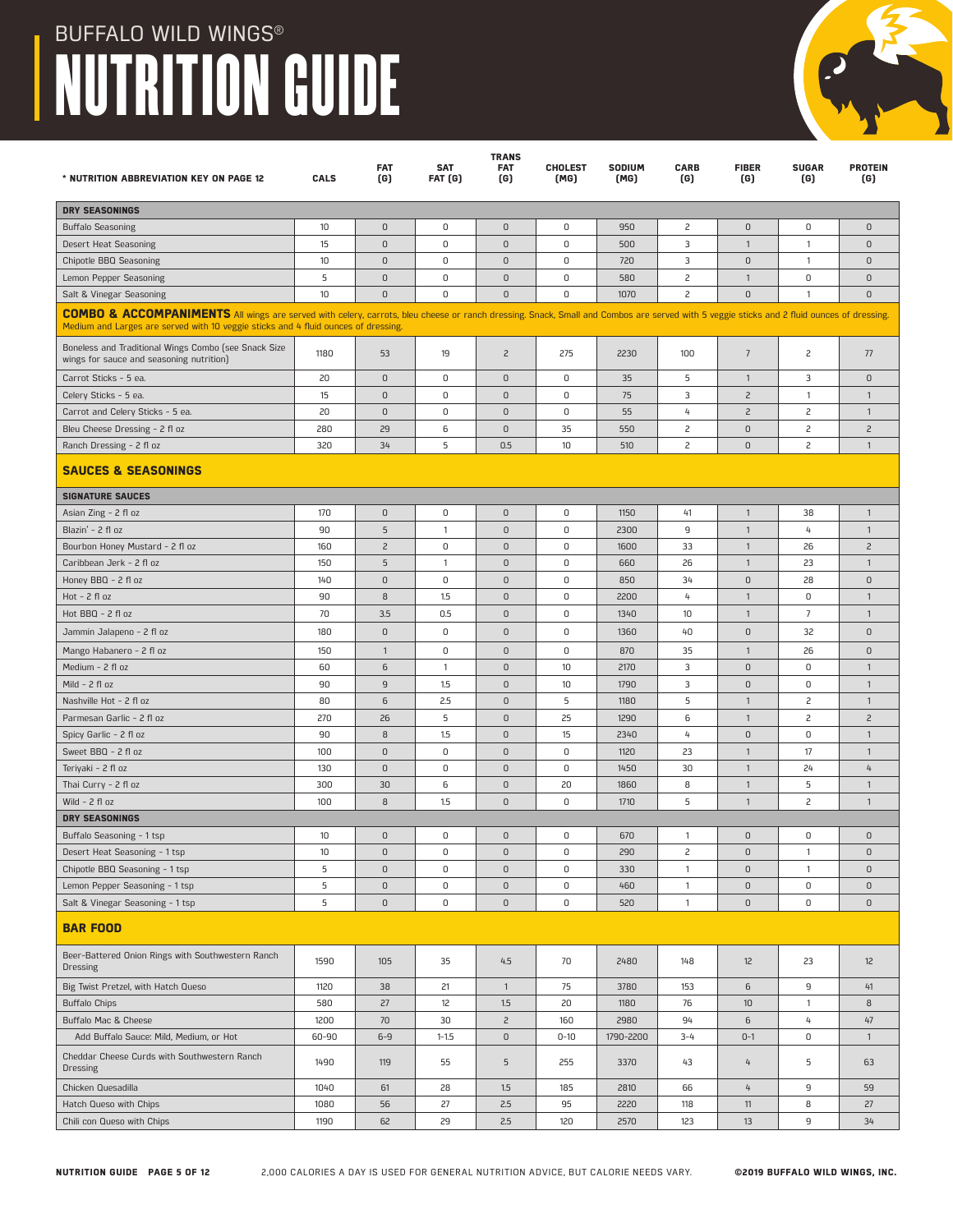| * NUTRITION ABBREVIATION KEY ON PAGE 12                                                                                                                                                                                                                                                                                | <b>CALS</b> | <b>FAT</b><br>(G) | SAT<br>FAT (G) | <b>TRANS</b><br><b>FAT</b><br>(G) | <b>CHOLEST</b><br>(MG) | SODIUM<br>(MG) | <b>CARB</b><br>(G) | <b>FIBER</b><br>(G) | <b>SUGAR</b><br>(G) | <b>PROTEIN</b><br>(G) |
|------------------------------------------------------------------------------------------------------------------------------------------------------------------------------------------------------------------------------------------------------------------------------------------------------------------------|-------------|-------------------|----------------|-----------------------------------|------------------------|----------------|--------------------|---------------------|---------------------|-----------------------|
| Chips and Salsa                                                                                                                                                                                                                                                                                                        | 850         | 35                | 14             | 1.5                               | 25                     | 1890           | 121                | 14                  | 9                   | 13                    |
| French Fries                                                                                                                                                                                                                                                                                                           | 840         | 22                | 9              | 1.5                               | 20                     | 1460           | 155                | 11                  | 0                   | $\overline{7}$        |
| Fried Pickles with Southwestern Ranch Dressing                                                                                                                                                                                                                                                                         | 910         | 70                | 21             | 2.5                               | 45                     | 3380           | 63                 | 3                   | $\overline{c}$      | $7\phantom{.0}$       |
| House Sampler                                                                                                                                                                                                                                                                                                          | 2810        | 166               | 63             | 6                                 | 270                    | 7070           | 245                | 24                  | 33                  | 86                    |
| Add Bleu Cheese or Ranch Dressing                                                                                                                                                                                                                                                                                      | 280/320     | 29/34             | 6/5            | 0/0.5                             | 35/10                  | 550/510        | 2                  | $\mathsf D$         | $\overline{c}$      | 2/1                   |
| Add Signature Sauce - 2 fl oz                                                                                                                                                                                                                                                                                          | 60-300      | $0 - 30$          | $0 - 6$        | $\mathsf D$                       | $0 - 25$               | 660-2340       | $3 - 41$           | $0 - 1$             | $0 - 38$            | $0 - 4$               |
| Mini Corn Dogs with Bourbon Honey Mustard                                                                                                                                                                                                                                                                              | 780         | 42                | 15             | 1.5                               | 90                     | 2790           | 82                 | 5                   | 38                  | 18                    |
| Mozzarella Sticks with Marinara                                                                                                                                                                                                                                                                                        | 610         | 30                | 15             | 1.5                               | 65                     | 1990           | 59                 | $4\overline{ }$     | $\overline{7}$      | 26                    |
| Potato Wedges                                                                                                                                                                                                                                                                                                          | 750         | 38                | 17             | $\overline{c}$                    | 30                     | 2060           | 90                 | 12                  | $\mathbf{1}$        | 12                    |
| Street Tacos                                                                                                                                                                                                                                                                                                           | 570         | 37                | $\overline{7}$ | 0.5                               | 20                     | 2270           | 28                 | $\overline{c}$      | 5                   | 36                    |
| <b>Ultimate Nachos</b>                                                                                                                                                                                                                                                                                                 | 2060        | 106               | 49             | 3.5                               | 225                    | 4990           | 207                | 26                  | 24                  | 70                    |
| Add Grilled Chicken                                                                                                                                                                                                                                                                                                    | 140         | $\overline{c}$    | 0.5            | $\mathbf{0}$                      | 0                      | 740            | $\mathbf 0$        | $\mathbf{0}$        | 0                   | 31                    |
| OPTIONAL TOPPINGS FOR SHAREABLE FRENCH FRIES, POTATO WEDGES, OR BUFFALO CHIPS                                                                                                                                                                                                                                          |             |                   |                |                                   |                        |                |                    |                     |                     |                       |
| American Cheese                                                                                                                                                                                                                                                                                                        | 280         | 22                | 14             | $\mathsf 0$                       | 80                     | 1170           | 3                  | $\mathsf D$         | 3                   | 13                    |
| <b>Bleu Cheese Crumbles</b>                                                                                                                                                                                                                                                                                            | 310         | 24                | 17             | $\mathsf 0$                       | 60                     | 930            | 2                  | $\mathsf D$         | 0                   | 18                    |
| <b>Cheddar Cheese</b>                                                                                                                                                                                                                                                                                                  | 360         | 29                | 17             | $\mathsf D$                       | 85                     | 570            | 3                  | $\mathsf 0$         | 0                   | 20                    |
| Cheddar Jack Cheese                                                                                                                                                                                                                                                                                                    | 320         | 26                | 15             | $\mathbf{1}$                      | 80                     | 520            | 3                  | $\mathsf D$         | 0                   | 20                    |
| Pepper Jack Cheese                                                                                                                                                                                                                                                                                                     | 320         | 26                | 16             | $\mathbf 0$                       | 75                     | 550            | $\overline{c}$     | $\mathsf 0$         | $\mathbf{1}$        | 21                    |
| Hatch Queso                                                                                                                                                                                                                                                                                                            | 200         | 14                | 8              | 0.5                               | 50                     | 930            | $\overline{7}$     | $\mathsf D$         | 4                   | 11                    |
| <b>Swiss Cheese</b>                                                                                                                                                                                                                                                                                                    | 330         | 26                | 16             | $\mathsf 0$                       | 80                     | 160            | $\mathbf{1}$       | $\mathsf D$         | 0                   | 23                    |
| <b>Buffalo Seasoning</b>                                                                                                                                                                                                                                                                                               | 5           | $\mathbf{0}$      | 0              | $\overline{0}$                    | 0                      | 480            | $\overline{1}$     | $\mathsf 0$         | 0                   | $\mathbf{0}$          |
| Chipotle BBQ Seasoning                                                                                                                                                                                                                                                                                                 | 5           | 0                 | 0              | $\Omega$                          | 0                      | 360            | $\mathbf{1}$       | $\mathbf{0}$        | $\mathbf{1}$        | $\mathbf{0}$          |
| Desert Heat Seasoning                                                                                                                                                                                                                                                                                                  | 5           | 0                 | 0              | $\mathbf 0$                       | 0                      | 250            | $\overline{1}$     | $\mathsf 0$         | $\mathbf{1}$        | $\overline{0}$        |
| Lemon Pepper Seasoning                                                                                                                                                                                                                                                                                                 | 5           | 0                 | 0              | $\mathsf D$                       | 0                      | 290            | $\mathbf{1}$       | $\mathsf D$         | 0                   | $\mathsf D$           |
| Salt & Vinegar Seasoning                                                                                                                                                                                                                                                                                               | 5           | 0                 | 0              | $\mathsf 0$                       | 0                      | 540            | $\mathbf{1}$       | $\mathsf D$         | 0                   | $\mathbf{0}$          |
| Bacon                                                                                                                                                                                                                                                                                                                  | 120         | 8                 | 3              | $\mathbf 0$                       | 35                     | 430            | $\overline{1}$     | $\mathsf D$         | 0                   | 9                     |
| Chili                                                                                                                                                                                                                                                                                                                  | 220         | 12                | 5              | $\mathbf{0}$                      | 40                     | 690            | 11                 | 3                   | 3                   | 15                    |
| BURGERS Nutritional values listed below include all-beef burgers, toasted Challah bun, lettuce, tomato, white onion, and pickles unless otherwise noted. Protein substitutions are available upon request.<br>All burgers are listed without french fries; see Sides and Substitutions for more nutrition information. |             |                   |                |                                   |                        |                |                    |                     |                     |                       |
| All-American Cheeseburger                                                                                                                                                                                                                                                                                              | 820         | 53                | 22             | 2.5                               | 145                    | 2040           | 38                 | 3                   | 7                   | 48                    |
| <b>Add Grilled Onions</b>                                                                                                                                                                                                                                                                                              | 10          | $\overline{0}$    | 0              | $\mathbf 0$                       | 0                      | 85             | 3                  | $\mathbf{1}$        | $\overline{c}$      | $\mathbf{0}$          |
| Add Thick-Cut Bacon                                                                                                                                                                                                                                                                                                    | 100         | 8                 | 3              | $\mathbf 0$                       | 15                     | 370            | $\mathbf 0$        | $\mathbf{0}$        | 0                   | 8                     |
| Add Avocado                                                                                                                                                                                                                                                                                                            | 90          | 8                 | $\mathbf{1}$   | $\mathsf D$                       | 0                      | 0              | 5                  | 4                   | 0                   | $\mathbf{1}$          |
| Cheese Curd Bacon Burger                                                                                                                                                                                                                                                                                               | 1520        | 116               | 40             | $\overline{4}$                    | 235                    | 2880           | 53                 | $4\overline{ }$     | 10                  | 69                    |
| Buffalo Bleu Burger                                                                                                                                                                                                                                                                                                    | 860         | 57                | 21             | 2.5                               | 135                    | 2870           | 39                 | 3                   | 7                   | 46                    |
| Southwestern Black Bean Burger                                                                                                                                                                                                                                                                                         | 740         | 44                | 11             | $\mathbf 0$                       | 30                     | 1810           | 65                 | 15                  | 10                  | 30                    |
| <b>PROTEIN OPTIONS</b>                                                                                                                                                                                                                                                                                                 |             |                   |                |                                   |                        |                |                    |                     |                     |                       |
| Hamburger Patty                                                                                                                                                                                                                                                                                                        | 290         | 21                | 8              | 1.5                               | 70                     | 420            | 0                  | $\mathsf 0$         | 0                   | 23                    |
| Black Bean Burger Patty                                                                                                                                                                                                                                                                                                | 160         | 6                 | -1             | $\mathsf D$                       | 0                      | 450            | 18                 | $\overline{7}$      | 2                   | 14                    |
| <b>Grilled Chicken Breast</b>                                                                                                                                                                                                                                                                                          | 90          | $\mathbf{1}$      | 0              | $\mathsf 0$                       | 45                     | 560            | $\mathbf{1}$       | $\mathsf D$         | 0                   | 21                    |
| <b>NEW</b> Hand-Breaded Chicken Breast<br><b>TOPPINGS</b>                                                                                                                                                                                                                                                              | 310         | 15                | 6              | $\overline{1}$                    | 60                     | 690            | 20                 | $\mathbf{1}$        | 0                   | 24                    |
| American Cheese                                                                                                                                                                                                                                                                                                        | 70          | 6                 | 3.5            | $\mathsf 0$                       | 20                     | 290            | $\overline{1}$     | $\mathsf 0$         | $\mathbf{1}$        | 3                     |
| <b>Bleu Cheese Crumbles</b>                                                                                                                                                                                                                                                                                            | 50          | 4                 | 3              | $\mathsf 0$                       | 10 <sup>°</sup>        | 160            | 0                  | $\mathsf 0$         | 0                   | $\overline{3}$        |
| <b>Cheddar Cheese</b>                                                                                                                                                                                                                                                                                                  | 90          | $\overline{7}$    | 4              | $\mathsf 0$                       | 20                     | 140            | 1                  | $\mathsf D$         | 0                   | 5                     |
| Pepper Jack Cheese                                                                                                                                                                                                                                                                                                     | 80          | 6                 | 4              | $\mathsf 0$                       | 20                     | 140            | 0                  | $\mathsf 0$         | 0                   | 5                     |
| Hatch Queso                                                                                                                                                                                                                                                                                                            | 50          | 3.5               | 2              | $\mathsf D$                       | 10 <sup>°</sup>        | 230            | $\mathsf{S}$       | $\mathsf D$         | $\mathbf{1}$        | 3                     |
| <b>Swiss Cheese</b>                                                                                                                                                                                                                                                                                                    | 80          | $7\phantom{.0}$   | 4              | $\mathsf 0$                       | 20                     | 40             | 0                  | $\mathsf 0$         | 0                   | 6                     |
| Ketchup - 1 TBSP                                                                                                                                                                                                                                                                                                       | 20          | $\mathsf 0$       | 0              | $\mathsf 0$                       | 0                      | 160            | 5                  | 0                   | 4                   | $\mathbb O$           |
| Yellow Mustard - 1 tsp                                                                                                                                                                                                                                                                                                 | 0           | 0                 | 0              | $\mathsf 0$                       | 0                      | 60             | 0                  | $\mathsf D$         | 0                   | $\mathbf 0$           |
|                                                                                                                                                                                                                                                                                                                        |             |                   |                |                                   |                        |                |                    |                     |                     |                       |
| SANDWICHES & WRAPS All sandwiches, wraps, and buffalitos are listed without french fries or chips and salsa unless otherwise noted; see Sides & Substitutions for more nutrition information.                                                                                                                          |             |                   |                |                                   |                        |                |                    |                     |                     |                       |
| <b>BBQ Chicken Sandwich</b><br>NEW Buffalo Ranch Chicken Sandwich w/ New                                                                                                                                                                                                                                               | 550         | 19                | 9              | $\mathsf 0$                       | 80                     | 2200           | 55                 | $\mathbf{3}$        | 21                  | 40                    |
| Hand-Breaded Chicken                                                                                                                                                                                                                                                                                                   | 790         | 45                | 15             | 1.5                               | 90                     | 2790           | 59                 | 4                   | 7                   | 37                    |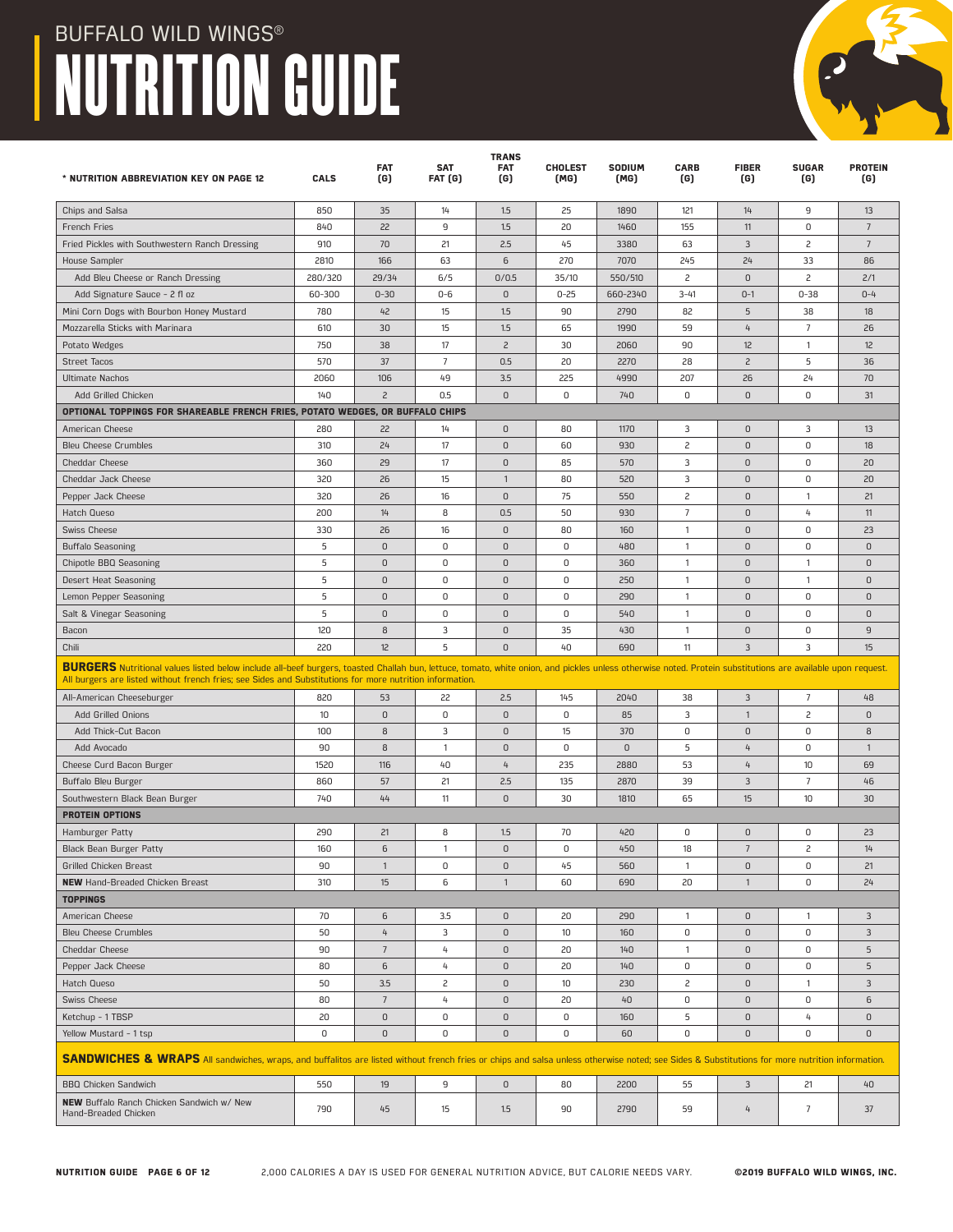| * NUTRITION ABBREVIATION KEY ON PAGE 12                                                                                                                                            | <b>CALS</b>       | <b>FAT</b><br>(G) | <b>SAT</b><br>FAT (G) | <b>TRANS</b><br><b>FAT</b><br>(G) | <b>CHOLEST</b><br>(MG) | SODIUM<br>(MG)        | <b>CARB</b><br>(G) | <b>FIBER</b><br>(G)           | <b>SUGAR</b><br>(G)      | <b>PROTEIN</b><br>(G) |
|------------------------------------------------------------------------------------------------------------------------------------------------------------------------------------|-------------------|-------------------|-----------------------|-----------------------------------|------------------------|-----------------------|--------------------|-------------------------------|--------------------------|-----------------------|
| NEW Buffalo Ranch Chicken Wrap w/ New<br>Hand-Breaded Chicken                                                                                                                      | 790               | 45                | 14                    | 1.5                               | 60                     | 2810                  | 69                 | 3                             | 6                        | 28                    |
| <b>NEW</b> Chicken Wrap with Grilled or New<br>Hand-Breaded Chicken                                                                                                                | 560/600           | 18/25             | 8/11                  | 0/1                               | 90/55                  | 1830/1470             | 56/67              | 2/3                           | 5/5                      | 43/27                 |
| Add Signature Sauce - 2 fl oz                                                                                                                                                      | 60-300            | $0 - 30$          | $0-6$                 | $\mathsf D$                       | $0 - 25$               | 660-2340              | $3 - 41$           | $0 - 1$                       | $0 - 38$                 | $0 - 4$               |
| <b>NEW</b> Nashville Hot Chicken Sandwich                                                                                                                                          | 810               | 48                | 14                    | 1.5                               | 70                     | 3050                  | 63                 | $\overline{4}$                | 10                       | 31                    |
| Pepper Jack Steak Wrap                                                                                                                                                             | 1080              | 69                | 21                    | 1.5                               | 115                    | 2780                  | 60                 | 3                             | 9                        | 56                    |
| <b>NEW</b> Southern Chicken Sandwich                                                                                                                                               | 870               | 54                | 17                    | 1.5                               | 95                     | 1910                  | 58                 | 4                             | 7                        | 38                    |
| Southwest Philly Cheesesteak                                                                                                                                                       | 720               | 36                | 14                    | 1.5                               | 85                     | 2090                  | 49                 | 3                             | 9                        | 49                    |
| Grilled Chicken Buffalitos                                                                                                                                                         | 490               | 20                | 10                    | 0.5                               | 110                    | 1600                  | 37                 | $\overline{c}$                | 5                        | 41                    |
| Add Signature Sauce - 2 fl oz                                                                                                                                                      | 60-300            | $0 - 30$          | $0 - 6$               | $\mathbf{0}$                      | $0 - 25$               | 660-2340              | $3 - 41$           | $0 - 1$                       | $0 - 38$                 | $0 - 4$               |
| <b>SIDES &amp; SUBSTITUTIONS</b>                                                                                                                                                   |                   |                   |                       |                                   |                        |                       |                    |                               |                          |                       |
| <b>Buffalo Chips</b>                                                                                                                                                               | 290               | 14                | 6                     | 0.5                               | 10                     | 590                   | 38                 | 5                             | 0                        | 4                     |
| Caesar Side Salad with Light Caesar Dressing                                                                                                                                       | 330               | 21                | 4.5                   | $\overline{0}$                    | 65                     | 1030                  | 30                 | 3                             | 4                        | 8                     |
| Cheddar Cheese Curds with Southwestern Ranch<br><b>Dressing</b>                                                                                                                    | 920               | 78                | 30                    | 2.5                               | 135                    | 2080                  | 22                 | $\overline{c}$                | 3                        | 32                    |
| Chips and Salsa                                                                                                                                                                    | 520               | 22                | 9                     | $\mathbf{1}$                      | 15                     | 860                   | 72                 | 8                             | 3                        | 8                     |
| Slaw                                                                                                                                                                               | 170               | 13                | 2                     | $\mathsf D$                       | 15                     | 320                   | 10                 | 3                             | $\overline{7}$           | $\overline{c}$        |
| French Fries                                                                                                                                                                       | 420               | 11                | 4.5                   | 0.5                               | 10                     | 730                   | 78                 | 6                             | 0                        | 4                     |
| Mac & Cheese                                                                                                                                                                       | 540               | 28                | 17                    | $\mathbf{1}$                      | 75                     | 1130                  | 52                 | 4                             | $\mathbf{1}$             | 19                    |
| Beer-Battered Onion Rings with Southwestern Ranch<br><b>Dressing</b>                                                                                                               | 980               | 72                | 21                    | 2.5                               | 40                     | 1650                  | 76                 | 6                             | 12                       | 6                     |
| Potato Wedges                                                                                                                                                                      | 370               | 19                | 8                     | $\mathbf{1}$                      | 15                     | 1030                  | 45                 | 6                             | 1                        | 6                     |
| Garden Side Salad with White Wine Vinaigrette                                                                                                                                      | 410               | 29                | 5                     | $\mathsf 0$                       | 5                      | 1350                  | 28                 | 3                             | 6                        | 6                     |
| Carrots & Celery, Fat Free Ranch Dressing                                                                                                                                          | 110               | 0.5               | 0                     | $\mathsf 0$                       | 0                      | 700                   | 25                 | 6                             | 11                       | $\overline{c}$        |
| White Rice (Hawaii Only)                                                                                                                                                           | 180               | $\mathbf{0}$      | 0                     | $\mathbf{0}$                      | 0                      | $\mathbf{0}$          | 40                 | $\mathsf D$                   | $\overline{\phantom{a}}$ | 3                     |
| OPTIONAL TOPPINGS FOR FRENCH FRIES, POTATO WEDGES, OR BUFFALO CHIPS                                                                                                                |                   |                   |                       |                                   |                        |                       |                    |                               |                          |                       |
| American Cheese                                                                                                                                                                    | 140               | 11                | 7                     | $\mathbf 0$                       | 40                     | 590                   | 2                  | $\mathsf 0$                   | 1                        | 6                     |
| <b>Cheddar Cheese</b>                                                                                                                                                              | 180               | 15                | 8                     | $\mathsf 0$                       | 45                     | 290                   | $\mathbf{1}$       | $\mathsf 0$                   | 0                        | 10                    |
| Cheddar Jack Cheese                                                                                                                                                                | 160               | 13                | 8                     | $\mathsf 0$                       | 40                     | 260                   | $\mathbf{1}$       | $\mathsf 0$                   | 0                        | 10                    |
| <b>Bleu Cheese Crumbles</b>                                                                                                                                                        | 160               | 12                | 8                     | $\mathsf 0$                       | 30                     | 470                   | $\mathbf{1}$       | $\mathsf 0$                   | 0                        | 9                     |
| Pepper Jack Cheese                                                                                                                                                                 | 160               | 13                | 8                     | $\mathsf 0$                       | 40                     | 280                   | $\mathbf{1}$       | $\mathsf 0$                   | 0                        | 10                    |
| <b>Hatch Queso</b>                                                                                                                                                                 | 100               | $\overline{7}$    | 4                     | $\mathbf 0$                       | 25                     | 470                   | 4                  | $\mathbf 0$                   | 2                        | 5                     |
| <b>Swiss Cheese</b>                                                                                                                                                                | 170               | 13                | 8                     | $\mathsf 0$                       | 40                     | 80                    | 1                  | $\mathsf D$                   | 0                        | 11                    |
| <b>Buffalo Seasoning</b>                                                                                                                                                           | 5                 | 0                 | 0                     | $\mathbf 0$                       | 0                      | 240                   | 0                  | $\mathbf 0$                   | 0                        | 0                     |
| Chipotle BBQ Seasoning                                                                                                                                                             | 5                 | $\mathbf{0}$      | 0                     | $\mathbf 0$                       | 0                      | 180                   | 1                  | $\mathsf D$                   | 0                        | $\mathbf{0}$          |
| Desert Heat Seasoning                                                                                                                                                              | 5                 | $\mathbf{0}$      | 0                     | $\mathbf{0}$                      | 0                      | 125                   | $\mathbf{1}$       | $\mathsf 0$                   | 0                        | $\mathbf{0}$          |
| Lemon Pepper Seasoning                                                                                                                                                             | 0                 | 0                 | 0                     | 0                                 | 0                      | 150                   | 0                  | 0                             | 0                        | 0                     |
| Salt & Vinegar Seasoning                                                                                                                                                           | 0                 | $\mathsf D$       | 0                     | $\mathsf 0$                       | 0                      | 270                   | $\mathsf 0$        | $\mathsf D$                   | 0                        | $\mathsf 0$           |
| Chili                                                                                                                                                                              | 110<br>60         | 6<br>4            | 2.5<br>1.5            | $\mathsf 0$<br>$\mathsf D$        | 20<br>20               | 350<br>210            | 5<br>0             | $\overline{c}$<br>$\mathsf D$ | 2<br>0                   | 8<br>5                |
| Bacon<br>TENDERS Tenders are listed without french fries; see Sides & Substitutions for more nutrition information. Naked Tenders are seasoned with salt and pepper, then grilled. |                   |                   |                       |                                   |                        |                       |                    |                               |                          |                       |
|                                                                                                                                                                                    |                   |                   |                       |                                   |                        |                       |                    |                               |                          |                       |
| NEW Hand-Breaded Tenders - 3 ea. or 5 ea.                                                                                                                                          | 510/850           | 25/41             | 11/18                 | 1.5/3                             | 80/130                 | 1230/2060             | 36/59              | 2/3                           | 0/1                      | 36/60                 |
| Add Signature Sauce - 2 fl oz<br>Naked Tenders - 3 ea. or 5 ea.                                                                                                                    | 60-300<br>160/260 | $0 - 30$<br>1/2   | $0-6$<br>0/0.5        | $\mathsf 0$<br>0/0                | $0 - 25$<br>0/0        | 660-2340<br>1140/1910 | $3 - 41$<br>0/0    | $0 - 1$<br>0/0                | $0 - 38$<br>0/0          | $0 - 4$               |
| Add Signature Sauce - 2 fl oz                                                                                                                                                      | 60-300            | $0 - 30$          | $0-6$                 | $\mathsf D$                       | $0 - 25$               | 660-2340              | $3 - 41$           | $0 - 1$                       | $0 - 38$                 | 37/61<br>$0 - 4$      |
| GREENS All salads are served with Garlic Toast and dressing unless otherwise noted. For alternate dressings, see list below.                                                       |                   |                   |                       |                                   |                        |                       |                    |                               |                          |                       |
| Buffalo Chicken Salad with Buffalo Bleu Cheese<br><b>Dressing</b>                                                                                                                  | 880               | 55                | 16                    | 1.5                               | 100                    | 2910                  | 63                 | $\overline{7}$                | 9                        | 32                    |
| Add Buffalo Sauce: Mild, Medium, or Hot                                                                                                                                            | 60-90             | $6-9$             | $1 - 1.5$             | $\mathsf D$                       | $0 - 10$               | 1790-2200             | $3 - 4$            | $0 - 1$                       | 0                        | $\mathbf{1}$          |
| Caesar Side Salad with Light Caesar Dressing                                                                                                                                       | 330               | 21                | 4.5                   | $\mathsf D$                       | 65                     | 1030                  | 30                 | 3                             | 4                        | 8                     |
| Chicken Caesar Salad with Light Caesar Dressing                                                                                                                                    | 600               | 30                | $\overline{7}$        | $\mathsf 0$                       | 115                    | 2100                  | 51                 | $\overline{5}$                | 6                        | 34                    |

Garden Salad with White Wine Vinaigrette 600 37 8 0 10 1890 52 6 10 13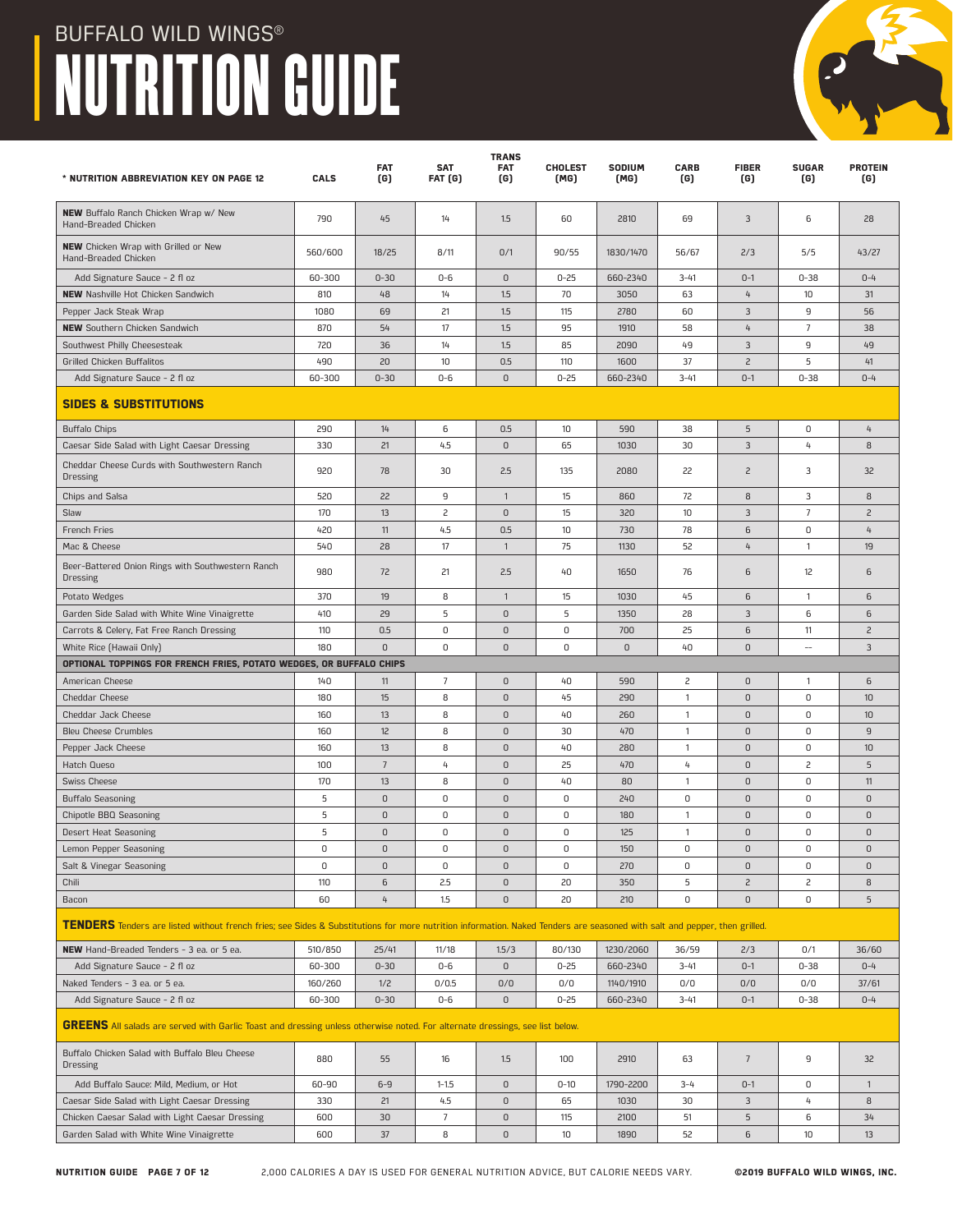| * NUTRITION ABBREVIATION KEY ON PAGE 12                                                               | CALS       | <b>FAT</b><br>(G) | <b>SAT</b><br>FAT (G) | <b>TRANS</b><br><b>FAT</b><br>(G) | <b>CHOLEST</b><br>(MG) | SODIUM<br>(MG) | <b>CARB</b><br>(G) | <b>FIBER</b><br>(G) | <b>SUGAR</b><br>(G) | <b>PROTEIN</b><br>(G) |
|-------------------------------------------------------------------------------------------------------|------------|-------------------|-----------------------|-----------------------------------|------------------------|----------------|--------------------|---------------------|---------------------|-----------------------|
| Add Blackened Chicken                                                                                 | 90         | $\mathbf{1}$      | 0                     | $\mathsf 0$                       | 45                     | 730            | $\overline{1}$     | $\mathsf D$         | 0                   | 21                    |
| Add Grilled Chicken                                                                                   | 90         | $\mathbf{1}$      | 0                     | $\mathsf 0$                       | 45                     | 560            | $\overline{1}$     | $\mathsf 0$         | 0                   | 21                    |
| Add Crispy Tenders                                                                                    | 440        | 22                | 9                     | 1.5                               | 80                     | 1060           | 32                 | $\overline{c}$      | 0                   | 28                    |
| Add Signature Sauce - 1 fl oz                                                                         | 30-150     | $0 - 15$          | $0 - 3$               | $\mathsf 0$                       | $0 - 10$               | 330-1170       | $1 - 21$           | $0 - 1$             | $0 - 19$            | $0 - 2$               |
| Garden Side Salad with White Wine Vinaigrette                                                         | 410        | 29                | 5                     | $\mathsf 0$                       | 5                      | 1350           | 28                 | 3                   | 6                   | 6                     |
| Honey BBQ Chicken Salad with Honey BBQ Ranch<br>Dressing                                              | 980        | 58                | 16                    | $\mathbf{1}$                      | 95                     | 3320           | 71                 | 6                   | 38                  | 42                    |
| Santa Fe Salad with Cilantro Lime Ranch Dressing and<br>Soft Tortillas                                | 1020       | 62                | 14                    | $\mathbf{1}$                      | 80                     | 2340           | 76                 | 6                   | 15                  | 40                    |
| <b>DRESSINGS</b>                                                                                      |            |                   |                       |                                   |                        |                |                    |                     |                     |                       |
| BBQ Ranch Dressing - 2 fl oz                                                                          | 300        | 31                | 4.5                   | $\mathbf 0$                       | 5                      | 540            | 5                  | $\mathsf D$         | 4                   | $\mathbf{1}$          |
| Bleu Cheese Dressing - 2 fl oz                                                                        | 280        | 29                | 6                     | $\mathsf 0$                       | 35                     | 550            | 2                  | $\mathsf 0$         | $\mathsf{S}$        | $\overline{c}$        |
| Buffalo Bleu Cheese Dressing - 2 fl oz                                                                | 260        | 27                | 5                     | $\mathsf 0$                       | 30                     | 960            | 3                  | 0                   | $\mathbf{1}$        | $\overline{c}$        |
| Cilantro Lime Ranch Dressing - 2 fl oz                                                                | 330        | 35                | 5                     | 0.5                               | 10                     | 560            | 3                  | $\mathsf 0$         | $\mathsf{S}$        | $\mathbf{1}$          |
| Fat Free Ranch Dressing - 2 fl oz                                                                     | 50         | $\mathsf 0$       | 0                     | $\mathsf 0$                       | 0                      | 550            | 12                 | $\mathbf{1}$        | 5                   | $\mathbf{1}$          |
| Light Caesar Dressing - 2 fl oz                                                                       | 160        | 14                | 2                     | $\mathbf 0$                       | 60                     | 520            | 10                 | $\mathsf 0$         | $\mathsf{S}$        | $\overline{c}$        |
| Ranch Dressing - 2 fl oz                                                                              | 320        | 34                | 5                     | 0.5                               | 10                     | 510            | $\overline{c}$     | $\mathsf D$         | $\mathsf{S}$        | $\overline{1}$        |
| Southwestern Ranch Dressing - 2 fl oz                                                                 | 340        | 37                | 6                     | 0.5                               | 15                     | 800            | $\overline{c}$     | $\mathsf 0$         | $\mathbf{1}$        | $\mathbf{1}$          |
| White Wine Vinaigrette - 2 fl oz                                                                      | 180        | 18                | 2.5                   | $\mathsf 0$                       | 0                      | 490            | 3                  | $\mathsf 0$         | 3                   | $\mathsf D$           |
| <b>SWEETS</b>                                                                                         |            |                   |                       |                                   |                        |                |                    |                     |                     |                       |
| Cheesecake Bites with Caramel or Chocolate Sauce                                                      | 480/530    | 18/19             | 9/10                  | $\overline{1}$                    | 60/55                  | 460            | 73/87              | $\overline{c}$      | 38/55               | 5/6                   |
| Chocolate Fudge Cake                                                                                  | 780        | 33                | 15                    | $\mathsf 0$                       | 55                     | 740            | 115                | $\mathbf{1}$        | 85                  | 11                    |
| Loaded Ice Cream                                                                                      | 490        | 21                | 11                    | $\mathbf{1}$                      | 45                     | 410            | 71                 | $\mathbf{1}$        | 47                  | 6                     |
| Mini Chocolate Fudge Cake                                                                             | 370        | 13                | 5                     | $\mathsf 0$                       | 10                     | 370            | 62                 | $\mathbf{1}$        | 48                  | 4                     |
| <b>KIDS</b>                                                                                           |            |                   |                       |                                   |                        |                |                    |                     |                     |                       |
| Step 1: Choose an Entrée                                                                              |            |                   |                       |                                   |                        |                |                    |                     |                     |                       |
| <b>Boneless Wings</b>                                                                                 | 240        | 12                | 5                     | $\mathbf{1}$                      | 55                     | 840            | 14                 | $\mathsf D$         | 0                   | 19                    |
| Add Signature Sauce                                                                                   | $30 - 150$ | $0 - 15$          | $0 - 3$               | $\mathsf 0$                       | $0 - 10$               | 330-1170       | $1 - 21$           | $0 - 1$             | $0 - 19$            | $0 - 2$               |
| Cheeseburger                                                                                          | 470        | 25                | 11                    | 1.5                               | 70                     | 930            | 34                 | 2                   | 5                   | 27                    |
| Hamburger                                                                                             | 400        | 19                | 8                     | $\overline{1}$                    | 50                     | 640            | 33                 | $\overline{c}$      | 4                   | 23                    |
| Mac & Cheese                                                                                          | 540        | 28                | 17                    | $\mathbf{1}$                      | 75                     | 1130           | 52                 | $4\overline{ }$     | $\mathbf{1}$        | 19                    |
| Mini Corn Dogs                                                                                        | 310        | 20                | $\overline{7}$        | $\mathbf{1}$                      | 45                     | 600            | 24                 | $\overline{c}$      | 6                   | 8                     |
| <b>Naked Tenders</b>                                                                                  | 100        | 0.5               | 0                     | $\mathsf 0$                       | 0                      | 760            | 0                  | $\mathsf D$         | 0                   | 25                    |
| Add Signature Sauce - 2 fl oz                                                                         | 60-300     | $0 - 30$          | $0 - 6$               | $\mathsf 0$                       | $0 - 25$               | 660-2340       | $3 - 41$           | $0 - 1$             | $0 - 38$            | $0 - 4$               |
| NEW Hand-Breaded Tenders - 2 ea.                                                                      | 340        | 16                | $\overline{7}$        | $\overline{1}$                    | 50                     | 820            | 24                 | $\mathbf{1}$        | 0                   | 24                    |
| Add Signature Sauce - 2 fl oz                                                                         | 60-300     | $0 - 30$          | $0 - 6$               | $\mathsf 0$                       | $0 - 25$               | 660-2340       | $3 - 41$           | $0 - 1$             | $0 - 38$            | $0 - 4$               |
| <b>Traditional Wings</b>                                                                              | 290        | 16                | 5                     | $\mathsf 0$                       | 145                    | 105            | $\mathsf 0$        | $\mathsf D$         | 0                   | 35                    |
| Add Signature Sauce                                                                                   | $15 - 80$  | $0 - 7$           | $0 - 1.5$             | 0                                 | $0 - 5$                | 160-580        | $1 - 10$           | $\mathsf D$         | $0 - 10$            | $0 - 1$               |
| Step 2: Choose a Side                                                                                 |            |                   |                       |                                   |                        |                |                    |                     |                     |                       |
| Carrot Sticks                                                                                         | 20         | $\mathsf D$       | 0                     | $\mathsf 0$                       | 0                      | 35             | 5                  | $\mathbf{1}$        | 3                   | $\overline{0}$        |
| French Fries                                                                                          | 420        | 11                | 4.5                   | 0.5                               | 10                     | 730            | 78                 | 6                   | 0                   | 4                     |
| Mandarin Oranges                                                                                      | 40         | $\mathsf D$       | 0                     | $\mathsf 0$                       | 0                      | $\mathsf D$    | 9                  | $\mathbf{1}$        | 9                   | $\mathsf 0$           |
| Step 3: Choose a Beverage (Nutritional values for soda and juices are based on standardized ice fill) |            |                   |                       |                                   |                        |                |                    |                     |                     |                       |
| Lowfat White Milk                                                                                     | 90         | $\mathsf D$       | 0                     | 0                                 | 5                      | 120            | 11                 | 0                   | 11                  | $\overline{7}$        |
| Lowfat Chocolate Milk                                                                                 | 150        | 2.5               | $\mathsf{S}$          | $\mathsf 0$                       | 10                     | 170            | 25                 | 0.51                | 23                  | $\overline{7}$        |
| Apple Juice                                                                                           | 80         | $\mathsf 0$       | 0                     | $\mathsf 0$                       | 0                      | 15             | 18                 | $\mathsf 0$         | 18                  | $\mathsf D$           |
| Grapefruit Juice                                                                                      | 60         | $\mathsf 0$       | 0                     | $\mathsf 0$                       | 0                      | 30             | 13                 | $\mathsf 0$         | 11                  | $\mathbf{1}$          |
| Orange Juice                                                                                          | 70         | $\mathsf D$       | 0                     | 0                                 | 0                      | 50             | 20                 | 0                   | 20                  | $\mathbf{1}$          |
| Pineapple Juice                                                                                       | 80         | $\mathsf D$       | 0                     | $\mathsf D$                       | 0                      | 10             | 19                 | 0.3                 | 18                  | $\mathbf{1}$          |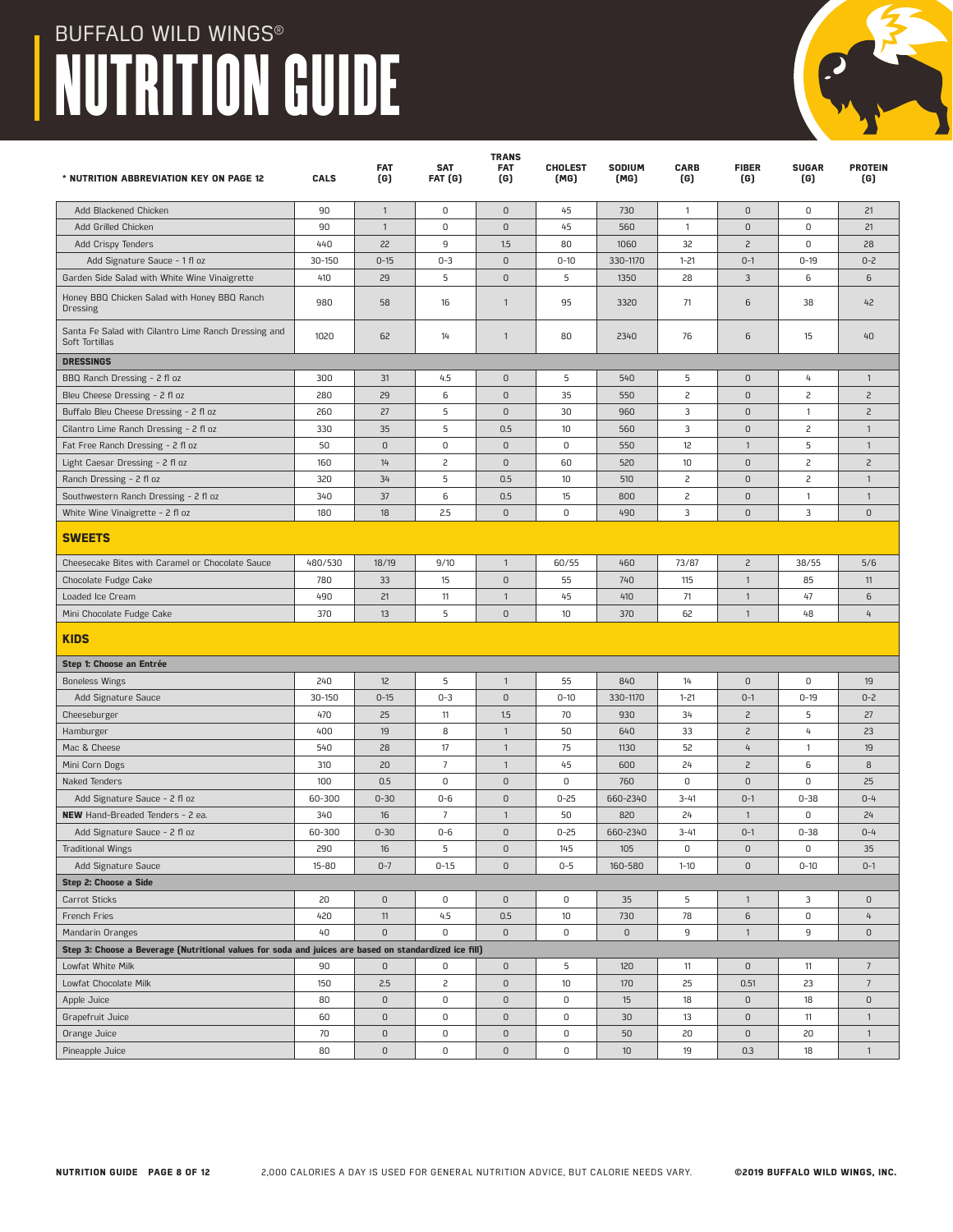

Garden Side Salad with White Wine Vinaigrette 410 29 5 0 5 1350 28 3 6 6 Potato Wedges 370 19 8 1 15 1030 45 6 1 6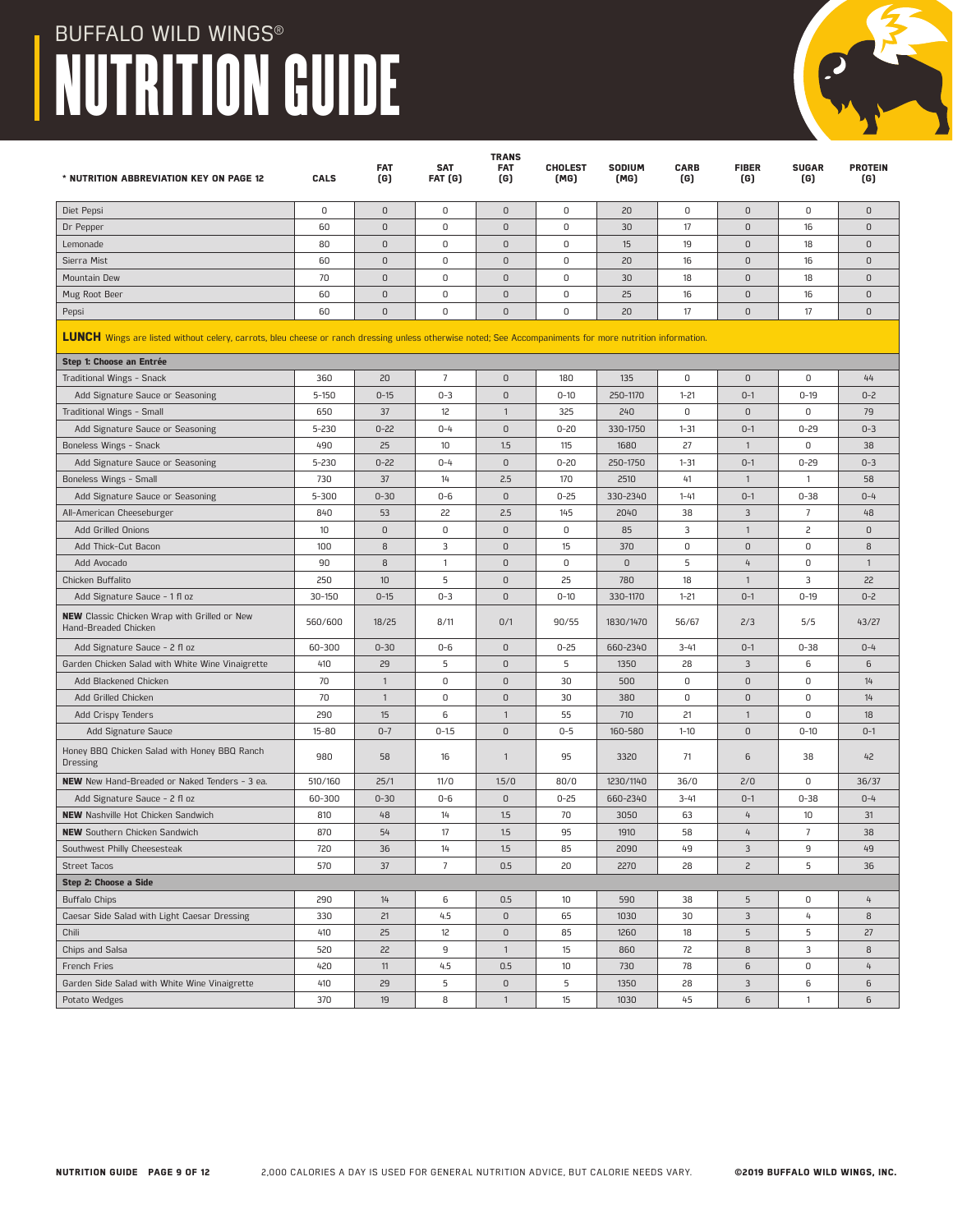

| * NUTRITION ABBREVIATION KEY ON PAGE 12                                   | <b>CALS</b>    | <b>FAT</b><br>(G) | <b>SAT</b><br>FAT (G) | <b>TRANS</b><br><b>FAT</b><br>(G) | <b>CHOLEST</b><br>(MG) | SODIUM<br>(MG)   | <b>CARB</b><br>(G) | <b>FIBER</b><br>(G)      | <b>SUGAR</b><br>(G) | <b>PROTEIN</b><br>(G) |
|---------------------------------------------------------------------------|----------------|-------------------|-----------------------|-----------------------------------|------------------------|------------------|--------------------|--------------------------|---------------------|-----------------------|
| Add-Ons                                                                   |                |                   |                       |                                   |                        |                  |                    |                          |                     |                       |
| Traditional Wings (at least 3)                                            | 220            | 12                | 4                     | $\mathsf D$                       | 110                    | 80               | 0                  | $\mathsf 0$              | 0                   | 26                    |
| Add Signature Sauce                                                       | $30 - 150$     | $0 - 15$          | $0 - 3$               | $\mathsf 0$                       | $0 - 10$               | 330-1170         | $1 - 21$           | $0 - 1$                  | $0 - 19$            | $0 - 2$               |
| Boneless Wings (at least 4)                                               | 240            | 12                | 5                     | $\mathbf{1}$                      | 55                     | 840              | 14                 | $\mathsf 0$              | 0                   | 19                    |
| Add Signature Sauce                                                       | 30-150         | $0 - 15$          | $0 - 3$               | 0                                 | $0 - 10$               | 330-1170         | $1 - 21$           | $0 - 1$                  | $0 - 19$            | $0 - 2$               |
| Lemonades & Limeades                                                      | 200-220        | $\mathsf D$       | 0                     | 0                                 | 0                      | $20 - 30$        | $48 - 56$          | $\mathbf{1}$             | $44 - 51$           | $\mathbf{0}$          |
| Sodas                                                                     | $0 - 120$      | $\mathsf D$       | 0                     | $\mathbf 0$                       | 0                      | $25 - 50$        | $0 - 30$           | $\mathsf D$              | $0 - 30$            | $\mathbf{0}$          |
| <b>B-DUBS EXPRESS EXCLUSIVES</b>                                          |                |                   |                       |                                   |                        |                  |                    |                          |                     |                       |
| Hatch Queso with Chips                                                    | 1070           | 56                | 27                    | 2.5                               | 95                     | 2160             | 116                | 11                       | $\overline{7}$      | 26                    |
| Chili con Queso with Chips                                                | 1180           | 62                | 29                    | 2.5                               | 120                    | 2500             | 121                | 12                       | 8                   | 34                    |
| Chips and Salsa                                                           | 860            | 38                | 15                    | 1.5                               | 25                     | 1840             | 117                | 13                       | $\overline{7}$      | 13                    |
| Grilled Chicken Tender Sandwich                                           | 430-450        | $10 - 12$         | 6                     | $\mathsf 0$                       | $20 - 25$              | 2010-2160        | $37 - 38$          | 3                        | $6 - 7$             | $47 - 49$             |
| <b>Entree House Salad</b>                                                 | 580            | 46                | 11                    | $\mathbf{1}$                      | 35                     | 990              | 31                 | 6                        | 8                   | 12                    |
| Add Crispy Chicken                                                        | 360            | 19                | $\overline{7}$        | $\mathbf{1}$                      | 50                     | 990              | 30                 | $\overline{c}$           | 0                   | 19                    |
| Add Grilled Chicken                                                       | 160            | $\mathbf{1}$      | 0                     | 0                                 | 0                      | 1140             | 0                  | $\mathsf D$              | 0                   | 37                    |
| Buffalo Mac & Cheese                                                      | 1150           | 68                | 30                    | 2.5                               | 155                    | 2500             | 90                 | $7\phantom{.0}$          | 2                   | 43                    |
| Add Buffalo Sauce: Mild, Medium, or Hot                                   | 60-90          | $6-9$             | $1 - 1.5$             | $\mathbf{0}$                      | $0 - 10$               | 1790-2200        | $3 - 4$            | $0 - 1$                  | 0                   | $\mathbf{1}$          |
| Side House Salad with Ranch Dressing                                      | 450            | 40                | 8                     | 0.5                               | 20                     | 760              | 17                 | $\mathbf{3}$             | 5                   | $\overline{7}$        |
| Lunch Side: Chips and Salsa                                               | 530            | 24                | 9                     | $\mathbf{1}$                      | 15                     | 1020             | 73                 | 8                        | 3                   | 8                     |
| Diet Pepsi - Medium/Large                                                 | 0              | $\mathsf D$       | 0                     | $\mathsf 0$                       | 0                      | 60/95            | 0                  | $\mathsf D$              | 0                   | $\mathsf 0$           |
| Dr. Pepper - Medium/Large                                                 | 250/400        | $\mathsf D$       | 0                     | $\mathsf 0$                       | 0                      | 100/160          | 66/106             | $\mathsf D$              | 64/102              | $\mathsf 0$           |
| Lemonade - Medium/Large                                                   | 300/480        | 0                 | 0                     | $\mathsf 0$                       | 0                      | 40/60            | 75/120             | $\mathsf D$              | 70/112              | $\mathsf 0$           |
| Sierra Mist - Medium/Large                                                | 240/380        | $\mathsf D$       | 0                     | $\mathsf 0$                       | 0                      | 55/90            | 65/104             | $\mathsf D$              | 65/104              | $\mathbf{0}$          |
| Mountain Dew - Medium/Large                                               | 280/440        | $\mathsf D$       | 0                     | $\mathsf 0$                       | 0                      | 100/160          | 74/118             | $\mathsf D$              | 74/118              | $\mathbf{0}$          |
| Mug Root Beer - Medium/Large                                              | 250/400        | $\mathsf D$       | 0                     | $\mathsf D$                       | 0                      | 100/160          | 68/109             | $\mathsf 0$              | 68/109              | $\mathbf{0}$          |
| Pepsi Cola - Medium/Large                                                 | 250/400        | $\mathsf D$       | 0                     | 0                                 | 0                      | 55/90            | 69/110             | $\mathsf D$              | 69/110              | $\mathbf{0}$          |
| Iced Tea                                                                  | 5              | $\mathsf D$       | 0                     | 0                                 | 0                      | $\mathbf 0$      | 2                  | $\mathsf D$              | 0                   | 0                     |
| Party Menu: Chips and Salsa                                               | 1810           | 78                | 30                    | 3.5                               | 50                     | 4930             | 247                | 29                       | 21                  | 29                    |
| Party Menu: Hatch Queso with Chips                                        | 2730           | 156               | 78                    | 6                                 | 340                    | 7110             | 254                | 23                       | 26                  | 84                    |
| <b>BREAKFAST</b> At participating locations only                          |                |                   |                       |                                   |                        |                  |                    |                          |                     |                       |
| Breakfast Club Sandwich                                                   | 1290           | 87                | 34                    | 1.5                               | 390                    | 2580             | 88                 | $\overline{7}$           | 8                   | 44                    |
| Breakfast Quesadilla with Bacon or Sausage                                | 1140/1480      | 84/91             | 36/38                 | 2.5                               | 495/505                | 4080/3650        | 110/115            | 10                       | 10                  | 62/52                 |
| <b>Biscuit Sandwich</b>                                                   | 970-1120       | $53 - 71$         | 24-29                 | $1 - 1.5$                         | 235-260                | 3120-3340        | 92-98              | 9                        | $10 - 11$           | 28/32                 |
| Breakfast Platter with Bacon or Sausage                                   | 1070/1340      | 60/90             | 25/34                 | $\overline{1}$                    | 415/465                | 3570/3440        | 93/104             | 9                        | 11                  | 41/37                 |
| Breakfast Wrap                                                            | 1340-1570      | $77 - 96$         | $26 - 32$             | $2 - 3$                           | 615-650                | 4140-4640        | 116-137            | $11 - 12$                | 14                  | $45 - 49$             |
| Chicken & Waffles                                                         | 1430           | 64                | 30                    | 3                                 | 140                    | 2120             | 180                | $\overline{c}$           | 84                  | 33                    |
| Add Signature Sauce - 2 fl oz<br>Chicken & Waffles (Atlanta Airport Only) | 60-300<br>1210 | $0 - 30$<br>41    | $0 - 6$<br>14         | $\mathsf 0$<br>1.5                | $0 - 25$<br>80         | 660-2340         | $3 - 41$<br>178    | $0 - 1$<br>$\frac{1}{2}$ | $0 - 38$<br>65      | $0 - 4$<br>34         |
| Add Signature Sauce - 2 fl oz                                             | 60-300         | $0 - 30$          | $0 - 6$               | $\mathsf 0$                       | $0 - 25$               | 2830<br>660-2340 | $3 - 41$           | $0 - 1$                  | $0 - 38$            | $0 - 4$               |
| Omelet                                                                    | 850-1290       | $50 - 99$         | $20 - 33$             | $1.5 - 2$                         | 605-715                | 2550-4130        | $61 - 67$          | $8 - 9$                  | 9                   | $37 - 58$             |
| Chili & Rice (Hawaii Only)                                                | 580            | 21                | 10                    | $\mathsf 0$                       | 65                     | 860              | 69                 | 5                        | 5                   | 26                    |
| <b>BEVERAGES</b>                                                          |                |                   |                       |                                   |                        |                  |                    |                          |                     |                       |
| <b>LEMONADES &amp; LIMEADES</b>                                           |                |                   |                       |                                   |                        |                  |                    |                          |                     |                       |
| Black Cherry Limeade                                                      | 220            | 0                 | 0                     | $\mathsf D$                       | 0                      | 20               | 56                 | $\mathbf{1}$             | 51                  | $\mathsf 0$           |
| <b>Blueberry Mint Lemonade</b>                                            | 200            | $\mathsf 0$       | $\mathsf 0$           | $\mathsf 0$                       | 0                      | 30               | 50                 | $\mathbf{1}$             | 46                  | 0                     |
| Strawberry Lemonade                                                       | 190            | 0                 | 0                     | 0                                 | 0                      | 30               | 48                 | $\mathbf{1}$             | 44                  | 0                     |
| <b>RED BULL</b>                                                           |                |                   |                       |                                   |                        |                  |                    |                          |                     |                       |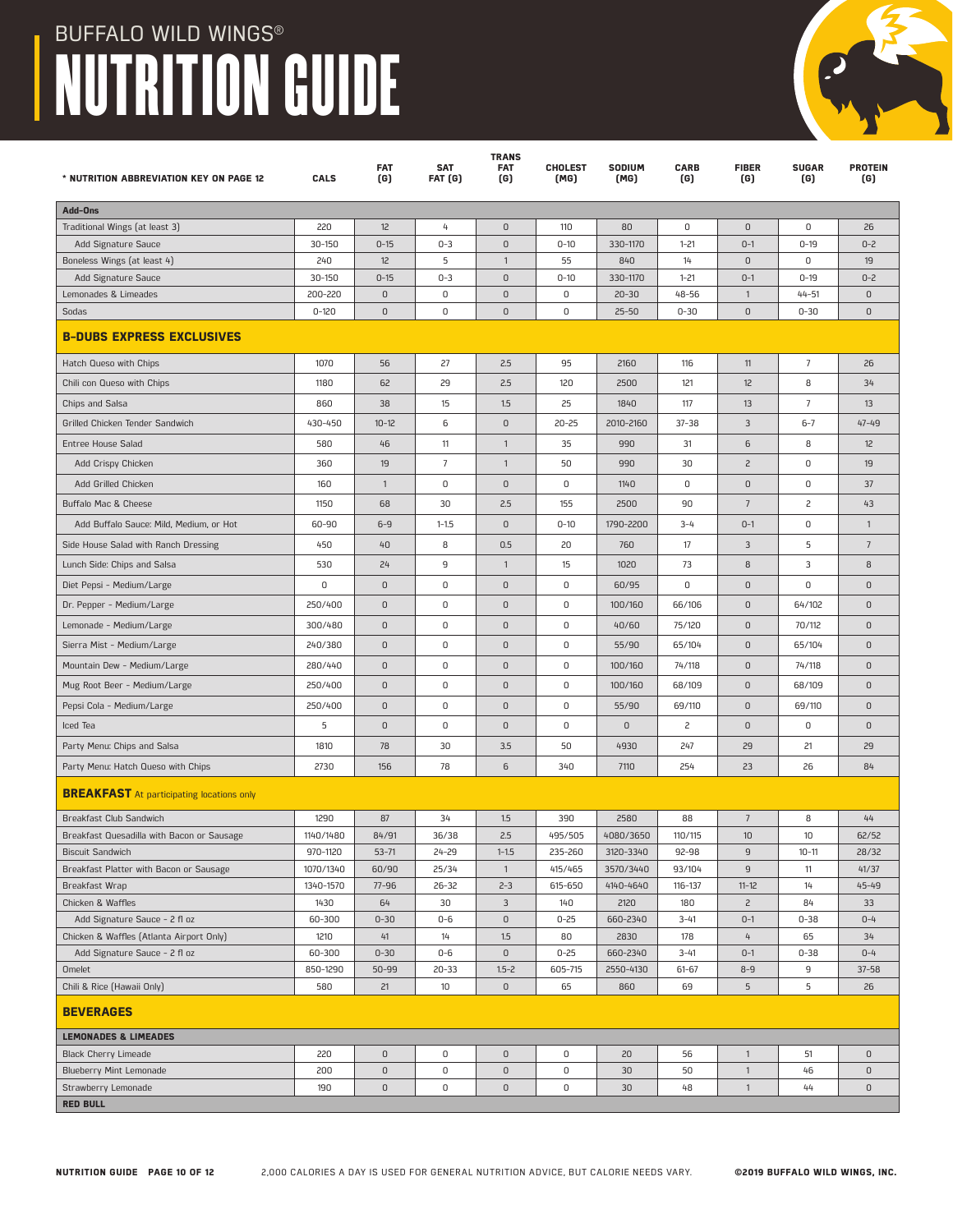| * NUTRITION ABBREVIATION KEY ON PAGE 12                                                                                                                     | CALS        | <b>FAT</b><br>(G)   | <b>SAT</b><br>FAT (G) | <b>TRANS</b><br><b>FAT</b><br>(G) | <b>CHOLEST</b><br>(MG) | SODIUM<br>(MG)           | <b>CARB</b><br>(G) | <b>FIBER</b><br>(G)      | <b>SUGAR</b><br>(G)                                 | <b>PROTEIN</b><br>(G) |
|-------------------------------------------------------------------------------------------------------------------------------------------------------------|-------------|---------------------|-----------------------|-----------------------------------|------------------------|--------------------------|--------------------|--------------------------|-----------------------------------------------------|-----------------------|
| Red Bull Energy Drink                                                                                                                                       | 110         | $\mathsf D$         | 0                     | $\mathsf D$                       | 0                      | 100                      | 28                 | $\mathsf 0$              | 27                                                  | $\mathbf{1}$          |
| Red Bull Sugargree                                                                                                                                          | 10          | $\overline{0}$      | $\mathbf 0$           | $\mathbf{0}$                      | 0                      | 100                      | 3                  | $\mathsf 0$              | $\mathbf 0$                                         | $\mathbf{1}$          |
| <b>SODAS &amp; MORE</b> (Nutritional values for soda are based one standardized ice fill)                                                                   |             |                     |                       |                                   |                        |                          |                    |                          |                                                     |                       |
| Diet Pepsi                                                                                                                                                  | 0           | 0                   | 0                     | $\mathsf 0$                       | 0                      | 35                       | $\mathsf 0$        | $\mathsf 0$              | 0                                                   | $\mathsf D$           |
| Dr. Pepper                                                                                                                                                  | 100         | 0                   | 0                     | $\mathsf 0$                       | 0                      | 50                       | 26                 | $\mathsf 0$              | 26                                                  | $\mathsf 0$           |
| Mug Root Beer                                                                                                                                               | 60          | $\mathsf 0$         | 0                     | $\mathsf D$                       | 0                      | 25                       | 16                 | $\mathsf 0$              | 16                                                  | $\overline{0}$        |
| Lemonade                                                                                                                                                    | 120         | 0                   | 0                     | $\mathsf D$                       | 0                      | 25                       | 30                 | $\mathsf 0$              | 28                                                  | $\overline{0}$        |
| Sierra Mist                                                                                                                                                 | 100         | $\mathsf 0$         | $\mathsf 0$           | $\mathbf 0$                       | 0                      | 30                       | 26                 | $\mathsf 0$              | 26                                                  | $\mathsf D$           |
| Mountain Dew                                                                                                                                                | 110         | $\mathsf 0$         | 0                     | $\mathsf 0$                       | 0                      | 50                       | 30                 | $\mathsf 0$              | 30                                                  | $\mathsf D$           |
| Pepsi                                                                                                                                                       | 100         | 0                   | 0                     | $\mathsf D$                       | 0                      | 30                       | 28                 | $\mathsf 0$              | 28                                                  | $\mathbf{0}$          |
| Coffee                                                                                                                                                      | 0           | $\overline{0}$      | 0                     | $\mathsf D$                       | 0                      | $\mathsf D$              | $\mathbf 0$        | $\mathsf 0$              | 0                                                   | $\overline{0}$        |
| Unsweetened Iced Tea                                                                                                                                        | 0           | 0                   | 0                     | $\mathsf D$                       | 0                      | 10                       | $\overline{1}$     | $\mathsf 0$              | 0                                                   | $\overline{0}$        |
| Sweet Tea                                                                                                                                                   | 110         | $\mathsf 0$         | $\mathsf 0$           | $\mathsf D$                       | 0                      | 10                       | 29                 | $\mathsf 0$              | 28                                                  | $\mathsf 0$           |
| Izze Sparkling Juice, Blackberry                                                                                                                            | 130         | $\mathsf 0$         | 0                     | $\mathsf 0$                       | 0                      | 25                       | 31                 | $\mathsf 0$              | 29                                                  | $\mathsf D$           |
| Izze Sparkling Juice, Clementine                                                                                                                            | 120         | 0                   | 0                     | $\mathsf 0$                       | 0                      | 25                       | 30                 | $\mathsf 0$              | 27                                                  | $\mathbf 0$           |
| Aquafina Bottled Water                                                                                                                                      | $\mathbf 0$ | $\overline{0}$      | 0                     | $\mathsf D$                       | 0                      | $\mathsf D$              | $\mathsf 0$        | $\mathsf 0$              | 0                                                   | $\mathbf{0}$          |
| <b>COCKTAILS</b>                                                                                                                                            |             |                     |                       |                                   |                        |                          |                    |                          |                                                     |                       |
| Hendrick's Gin and Tonic                                                                                                                                    | 150         | $\mathsf{O}\xspace$ | 0                     | $\mathsf D$                       | 0                      | $10$                     | 11                 | $\mathsf 0$              | 9                                                   | $\mathsf 0$           |
| Mojito                                                                                                                                                      | 190         | $\mathsf D$         | 0                     | $\mathsf D$                       | 0                      | 15                       | 26                 | $\mathbf{1}$             | 23                                                  | $\mathsf D$           |
| <b>Moscow Mule</b>                                                                                                                                          | 180         | 0                   | 0                     | $\mathsf 0$                       | 0                      | 10                       | 12                 | $\mathsf 0$              | 11                                                  | $\mathbf{0}$          |
| Old Fashioned                                                                                                                                               | 230         | $\mathsf D$         | 0                     | $\mathbf 0$                       | 0                      | $\mathsf D$              | 20                 | $\mathsf 0$              | 19                                                  | $\overline{0}$        |
| House Margarita                                                                                                                                             | 270         | $\mathsf D$         | 0                     | $\mathsf D$                       | 0                      | 800                      | 35                 | $\mathbf{1}$             | 28                                                  | $\overline{0}$        |
| Platinum Margarita                                                                                                                                          | 260         | $\mathsf{O}\xspace$ | $\mathsf 0$           | $\mathsf D$                       | 0                      | $\mathsf D$              | 33                 | $\overline{c}$           | 26                                                  | $\mathsf 0$           |
| <b>Twisted Margarita</b>                                                                                                                                    | 390         | $\mathsf D$         | 0                     | $\mathsf D$                       | 0                      | $10$                     | 66                 | $\overline{c}$           | 60                                                  | $\mathbf{1}$          |
| Spicy Passion Fruit Margarita                                                                                                                               | 290         | 0                   | 0                     | $\mathsf D$                       | 0                      | 50                       | 40                 | $\overline{c}$           | 34                                                  | $\mathsf 0$           |
| Tee Time                                                                                                                                                    | 180         | $\mathsf D$         | 0                     | $\mathsf 0$                       | 0                      | 15                       | 21                 | $\mathsf 0$              | 20                                                  | $\mathbf{0}$          |
| Black Cherry Bourbon Smash                                                                                                                                  | 240         | $\mathsf D$         | $\mathsf 0$           | $\mathsf D$                       | 0                      | $\mathsf D$              | 19                 | $\mathsf 0$              | 18                                                  | $\overline{0}$        |
| Red Sangria                                                                                                                                                 | 270         | $\mathsf{O}\xspace$ | $\mathsf 0$           | $\mathsf D$                       | 0                      | $10$                     | 43                 | $\mathbf{1}$             | 37                                                  | $\mathsf D$           |
| B-Dubs Bloody Mary                                                                                                                                          | 150         | $\overline{c}$      | 0                     | $\mathsf D$                       | 0                      | 1680                     | 9                  | 3                        | 4                                                   | $\overline{c}$        |
| Strawberry Kick Coronarita                                                                                                                                  | 310         | 0                   | 0                     | $\mathsf D$                       | 0                      | 10                       | 39                 | $\mathbf{1}$             | 26                                                  | $\mathbf{1}$          |
| Knockout Punch                                                                                                                                              | 360         | $\mathsf D$         | 0                     | $\mathsf D$                       | 0                      | 40                       | 57                 | $\mathbf{1}$             | 53                                                  | $\mathbf{0}$          |
| Top Shelf Long Island Iced Tea                                                                                                                              | 290         | $\mathsf D$         | 0                     | $\mathsf D$                       | 0                      | 60                       | 35                 | $\mathsf 0$              | 33                                                  | $\overline{0}$        |
| Buffalo Zoo                                                                                                                                                 | 240         | 0                   | $\mathsf 0$           | $\mathsf D$                       | 0                      | 20                       | 30                 | $\mathsf 0$              | 26                                                  | $\mathbf{1}$          |
| Hurricane                                                                                                                                                   | 300         | $\mathsf D$         | 0                     | $\mathsf D$                       | 0                      | 25                       | 43                 | $\mathbf{1}$             | 41                                                  | $\mathbf{1}$          |
| Blue Hawaiian                                                                                                                                               | 340         | 5                   | 4.5                   | $\mathsf D$                       | 0                      | $\mathsf 0$              | 49                 | $\mathsf 0$              | 43                                                  | $\mathbf{1}$          |
| Scorpion                                                                                                                                                    | 240         | $\mathsf D$         | 0                     | $\mathsf D$                       | 0                      | 35                       | 29                 | $\mathsf 0$              | 27                                                  | $\mathbf{1}$          |
| Mai Tai                                                                                                                                                     | 340         | $\mathsf D$         | 0                     | $\mathsf D$                       | 0                      | 15                       | 48                 | $\mathsf 0$              | 44                                                  | $\mathbf{1}$          |
| Paloma                                                                                                                                                      | 200         | $\mathsf D$         | 0                     | $\mathsf D$                       | 0                      | 800                      | 24                 | $\mathsf 0$              | 20                                                  | $\mathsf D$           |
| Passionfruit Nojito                                                                                                                                         | 220         | $\mathsf 0$         | 0                     | $\mathsf D$                       | 0                      | 30                       | 57                 | $\mathbf{1}$             | 56                                                  | $\mathsf 0$           |
| <b>WINE</b>                                                                                                                                                 |             |                     |                       |                                   |                        |                          |                    |                          |                                                     |                       |
| Prosecco                                                                                                                                                    | 160         | $\mathsf D$         | 0                     | $\mathsf 0$                       | 0                      | $\mathsf D$              | 2                  | $\mathsf 0$              | 0                                                   | $\mathsf 0$           |
| Ecco Domani, Pinot Grigio - 6 fl oz                                                                                                                         | 150         | $\mathsf 0$         | 0                     | $\mathsf 0$                       | 0                      |                          | $\overline{4}$     | --                       | $\overline{\phantom{a}}$                            | $\mathsf D$           |
| Ecco Domani, Pinot Grigio - 9 fl oz                                                                                                                         | 220         | $\mathsf{O}\xspace$ | 0                     | $\mathsf D$                       | $\mathsf 0$            | $\qquad \qquad -$        | 5                  | $\overline{\phantom{a}}$ | $\overline{\phantom{a}}$                            | $\mathsf 0$           |
| Chateau St. Michelle, Chardonnay - 6 fl oz                                                                                                                  | 150         | $\mathsf D$         | 0                     | $\mathsf 0$                       | 0                      | 10                       | 4                  | 0                        | $\overline{c}$                                      | $\mathsf 0$           |
| Chateau St. Michelle, Chardonnay- 9 fl oz                                                                                                                   | 220         | 0                   | 0                     | $\mathsf 0$                       | 0                      | 15                       | 6                  | $\mathsf D$              | 3                                                   | $\mathsf 0$           |
| Darkhorse, Rose - 6 fl oz                                                                                                                                   | 150         | $\mathsf D$         | 0                     | $\mathsf D$                       | 0                      | 10                       | $\overline{7}$     | $\mathsf 0$              | $\overline{7}$                                      | $\mathbf{1}$          |
| Darkhorse, Rose - 9 fl oz                                                                                                                                   | 230         | $\mathsf 0$         | 0                     | $\mathsf 0$                       | 0                      | 15                       | 10                 | $\mathsf 0$              | 10                                                  | $\mathbf{1}$          |
| Mark West, Pinot Noir - 6 fl oz                                                                                                                             | 140         | $\mathsf{O}\xspace$ | 0                     | $\mathsf 0$                       | $\mathsf 0$            | $\overline{\phantom{a}}$ | 4                  | $\overline{\phantom{a}}$ | $\overline{\phantom{a}}$                            | $\mathsf 0$           |
| Mark West, Pinot Noir - 9 fl oz                                                                                                                             | 220         | $\mathsf D$         | 0                     | $\mathsf 0$                       | 0                      | $-\!$                    | 6                  | $\qquad \qquad -$        | $\hspace{0.05cm} -\hspace{0.05cm} -\hspace{0.05cm}$ | $\mathsf 0$           |
| Clos Du Bois, Merlot - 6 fl oz                                                                                                                              | 150         | 0                   | 0                     | $\mathsf 0$                       | 0                      | 5                        | 4                  | $\mathsf D$              | $\mathbf{1}$                                        | $\mathsf 0$           |
| Clos Du Bois, Merlot - 9 fl oz                                                                                                                              | 220         | $\mathsf D$         | 0                     | $\mathsf D$                       | 0                      | 10                       | $\overline{7}$     | $\mathsf 0$              | $\overline{c}$                                      | $\mathsf 0$           |
| Robert Mondavi, Cabernet Sauvignon - 6 fl oz                                                                                                                | 150         | $\mathsf 0$         | 0                     | $\mathsf 0$                       | 0                      | $\overline{\phantom{a}}$ | 5                  | $-$                      | $\overline{\phantom{a}}$                            | $\mathsf D$           |
| Robert Mondavi, Cabernet Sauvignon - 9 fl oz                                                                                                                | 220         | $\mathsf D$         | 0                     | $\mathsf 0$                       | 0                      |                          | $\overline{7}$     | --                       | $\overline{a}$                                      | $\mathsf 0$           |
| Due to the rotating nature of our beer menu, please visit beerboard.com for all additional nutrition information related to beers on tap, cans, or bottles. |             |                     |                       |                                   |                        |                          |                    |                          |                                                     |                       |